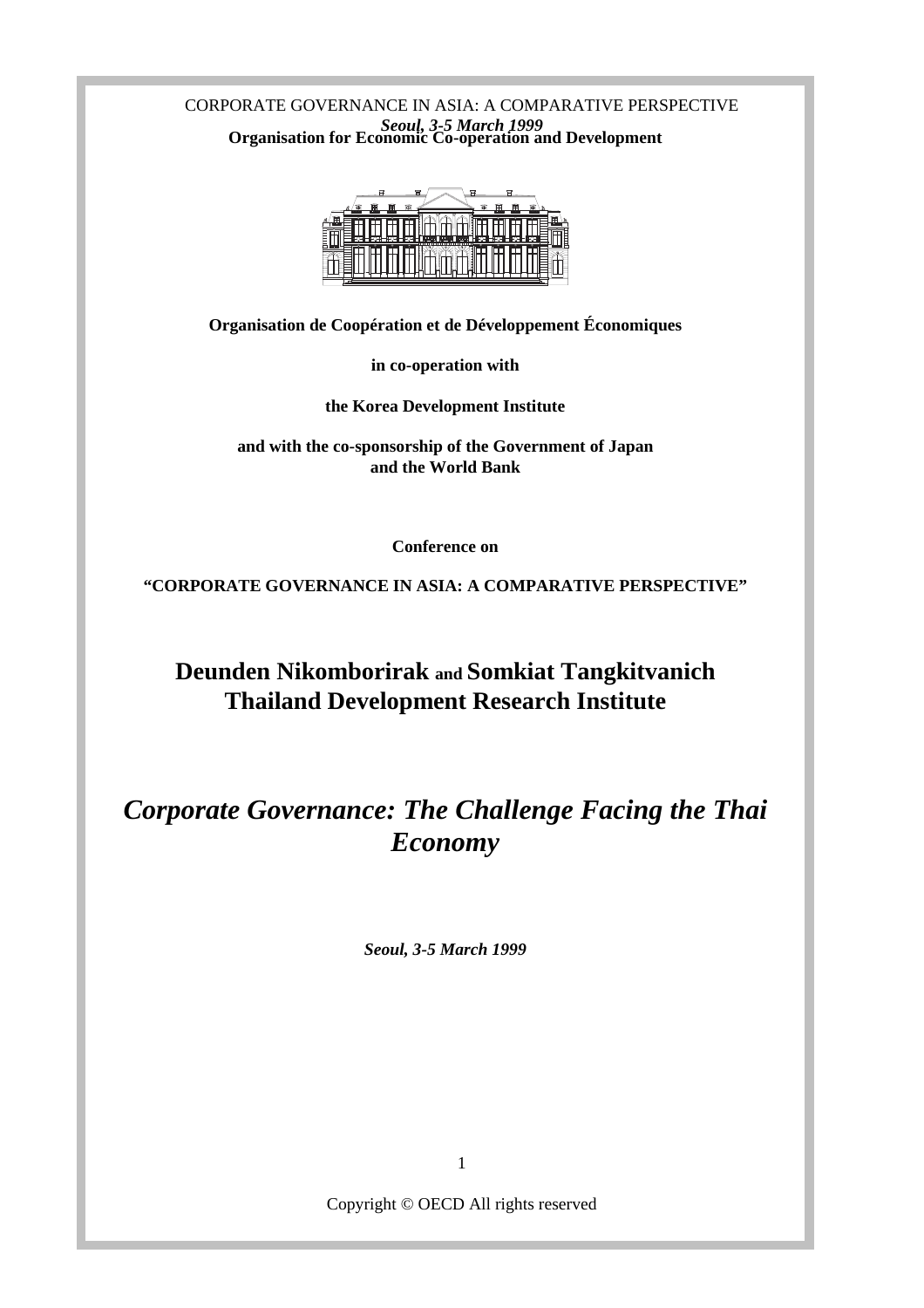#### **Index**

#### **Part I: Introduction and Summary**

## **Part II: The Corporate Governance Environment and its Impact on Coorporate Performance and Finance**

- 1. The general economic context
- 2. The corporate governance characteristics and their relevance to the financial crisis
	- *a. The corporate governance agents*
	- *b. The corporate behaviour, finance and restructuring*

*Part III: The Regulatory Framework and the Role of Policy*

| 1. | Equitable treatment of shareholders and other stakeholders |
|----|------------------------------------------------------------|
| а. | Shareholder protection                                     |
| b. | The role of the board of directors                         |
| 2. | The importance of transparency and disclosure              |

3. The role of institutional investor

*Part IV: Conclusions*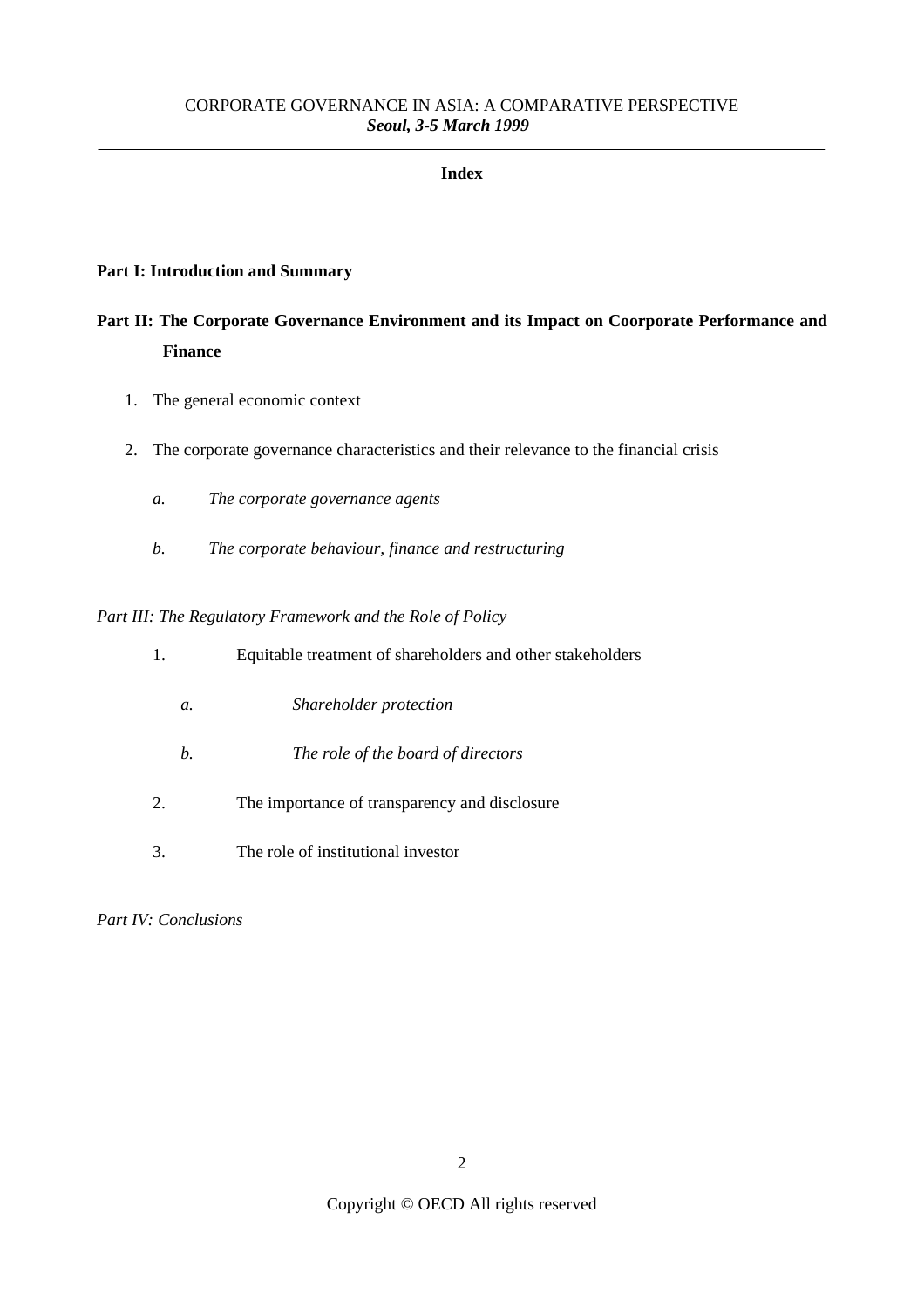#### **Part I: Introduction and Summary**

Part of the East Asian crisis has been attributed to bad corporate governance which includes reckless lending by commercial banks, risky investment by managers, expropriation of company's funds by directors, managers or large shareholders, shady business deals and poor audits. While it would be somewhat far-fetched to attribute this crisis to bad corporate governance per se, but weaknesses in governance certainly rendered the economy much more vulnerable to economic imbalances. The bubble in the real estate and the property sector would not have been as large if banks and finance and securities companies were more cautious about their lending. The Bank of Thailand and the Stock Exchange of Thailand would have been better able to implement timely corrective measures should financial accounting and auditing properly expose the dire financial straits most banks and companies were in. But it is moot to talk about what could have happened. What is more interesting is that all of the sudden we are shouldering the cost of inherent weaknesses in our corporate governance.

Fire-sale of hire-purchase businesses taken over from the 56 closed finance fetched only 25- 30% of the face value due to unreliable accounting<sup>1</sup>. Poor accounting also pose a major obstacle to the on-going debt restructuring process. Unreliable financial data has caused distrust among creditors and debtors. Intransparent management, weak internal corporate control and lack of effective monitoring also made foreign investors hesitant about buying up a minority share in Thai businesses. Hence, recapitalization has been slow coming.

The crisis brought a major shift in the structure of the Thai corporate ownership and control. Gone are traditionally family-run businesses. Individual shareholdings were replaced by those of the government and foreign enterprises. The on-going corporate restructuring provides a perfect condition to lay the ground rules for good corporate governance.

The bid submitted by a (well-informed) foreign consulting company who also performs an advisory role to the government in the sale of seized assets, offered 50%. The 20% discrepancy is a crude reflection of the cost of unreliable financial data.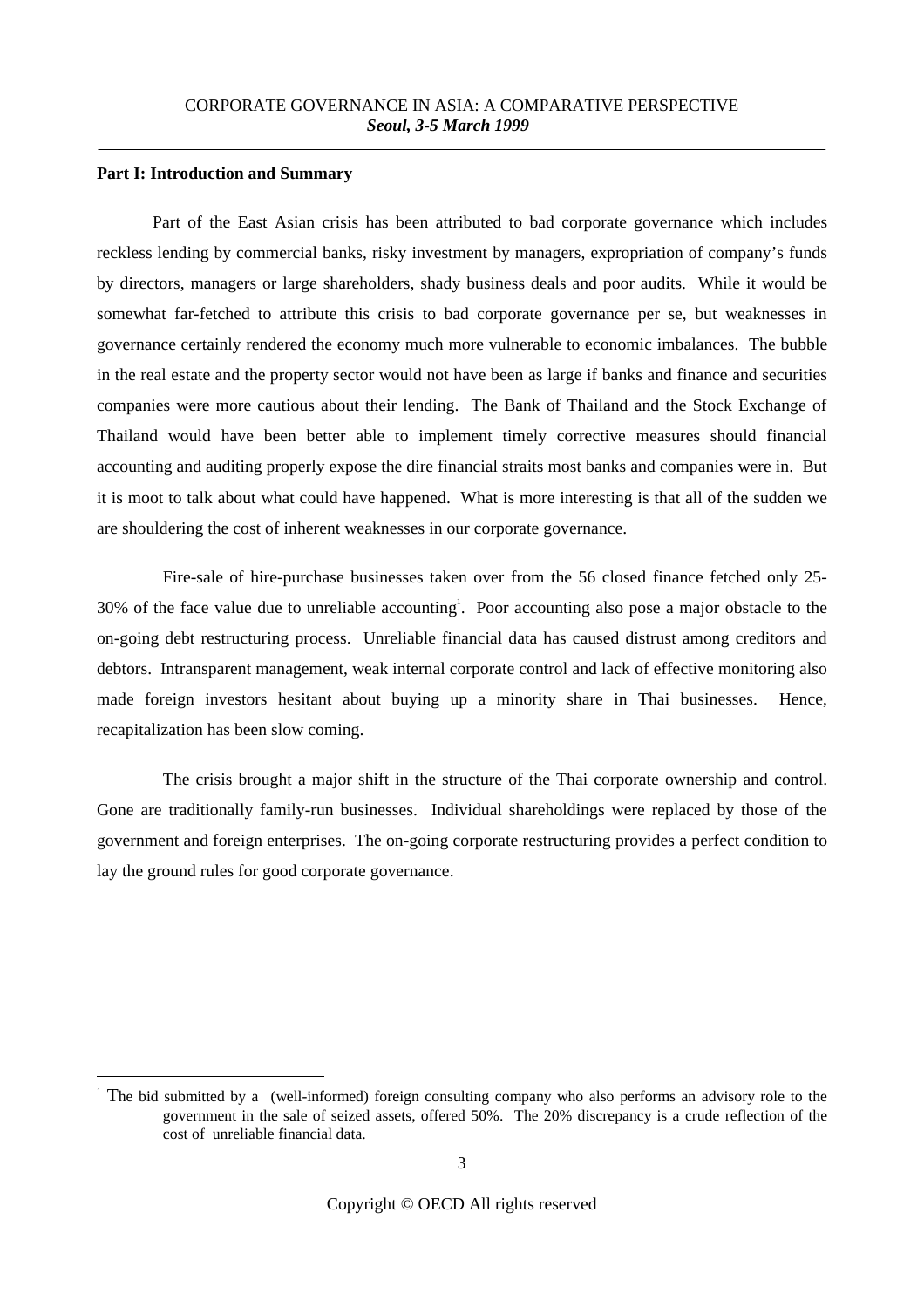#### **Part II: The Corporate Governance**

#### **1. The General Economic Context**

Thailand is a small open economy with a GDP of US\$ 181 billion in 1996 (before the depreciation of the baht in July 1997) and a trade/GDP ratio of 0.7. The country underwent rapid economic growth in the late eighties and in the early nineties. Real GDP growth during 1985-90 averaged 10.31%. In 1994 and 1995, this growth continued, albeit at a slower rate of 8.9% each year.

Much of the growth was generated by the booming export sector. During 1985-90 export grew on average 24.92 per cent per annum. The high growth remained throughout the early nineties. In 1994 and 1995, export expanded at 21.34 and 23.58 per cent respectively. Traditional exports of agricultural products such as rice, tapioca and rubber were gradually replaced by manufactured goods namely computers and parts, electrical appliance, textile products and integrated circuits. It must be noted, however, that while these products may generate high sale values, they do not generate much value-added because of their high import contents.

Macroeconomic and political stability coupled with high domestic interest rates in the country have lent themselves to heavy inflows of foreign capitals, which helped fuel economic expansion, and later, the bubble. Capital inflows during 1990-95 averaged approximately 10% of GDP. While the size of the inflows continued to increas throughout the early nineties, the quality deteriorated sharply. The share of direct investment as a percentage of total capital inflows dropped drastically from 24.7% in 1990 to a mere 5.4% in 1995, while the share of loans surged from 70.48% to 87.13% during the same period. The difference was made up by portfolio investment, which also saw an increase in its share on average despite large fluctuations each year. Indeed, with a well-entrenched fixed exchange rate regime and rapid economic growth, foreign lenders did not hesitate to extend credits even to risky projects.

The opening of the notorious Bangkok International Banking Facility (BIBF) in 1993 marked an important step leading to the crisis. The initial intention of the government was to establish Bangkok as the regional financial hub by allowing local enterprise to have access to overseas capital. But freeing capital flows without concurrent liberalisation of the domestic banking industry left a gaping disparity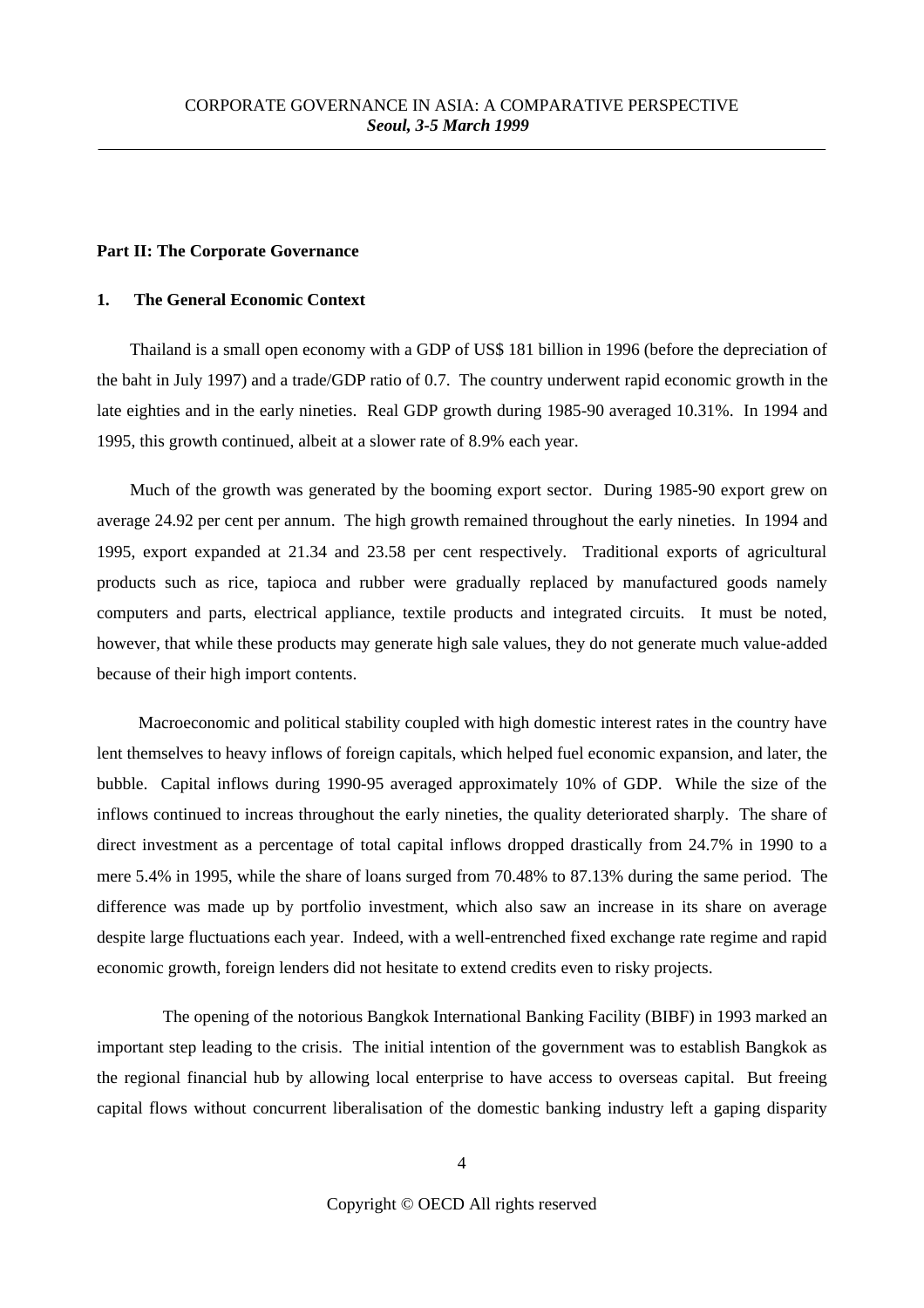between the cost of foreign loans and that of domestic loans; the lending rate differentials were as high as 8-10 percentage points. Local businesses undoubtedly jumped at the opportunity to borrow cheaply from abroad. Consequently, the amount of foreign debt shot up sharply from US\$ 50.3 billion in 1993 to US\$ 65.5 billion in 1994 and a further US\$ 83.3 in the following year. In the process, Thai businesses have become heavily leveraged.

The exchange-rate peg not only fuelled the bubble economy by encouraging heavy inflow of foreign capitals, but also destroyed many local export industries pre-maturely as the appreciated in real terms. Basic international finance would tell you that, if a country were to sustain a nominal exchange rate peg to another currency, its inflation rates must correspond with the rates which prevails in the country to whose currency its currency is pegged. Data reveals that while the inflation rate in Thailand was lower than that of the US before the baht stabilised at 25 baht to the dollar in 1988, thereafter the Thai rates persistently exceeded those in the US. The cumulative difference between the Thai and the US inflation rates during 1988-1997 amounted to approximately 17%; in other words, the baht appreciated 17% against the dollar in real terms.

The real appreciation of the baht to the dollar did not cause much damage to Thai exports prior to 1995 as the dollar was weakening against the Yen, the currency which dominates the country's trade account. But thereafter, the dollar reversed its trend and appreciated against other major key currencies such as the Yen and the Deutsche Mark. The strong dollar had a devastating impact on Thai export, which plunged from a 23% growth in 1994 year to a mere 0.9% growth in 1995.

The strong baht adversely affected many export industries particular labour-intensive goods such as textiles, footwear and integrated circuits and parts, which lost their competitive advantage to lowwage competitors such as Indonesia, China and Vietnam. The slowdown of the once booming export sector represented an ominous sign of the pending economic crisis.

By the middle of 1996, a year before the crisis, alarming macroeconomic ratios such as the current account deficit at 8% of GDP in 1996 and the foreign debt at 51% of GDP, put Thailand in the watchlist of the IMF as well as that of foreign investors. What was most worrying is not so much the size of the foreign debt, rather, the composition. The ratio of short-term debt to total foreign debt increased drastically from 22% in 1990 to approximately 45% by the end of 1996. That is, out of US\$ 94.3 billion of outstanding foreign debt in 1996, US\$ 43.7 billion was short-term debt. This number came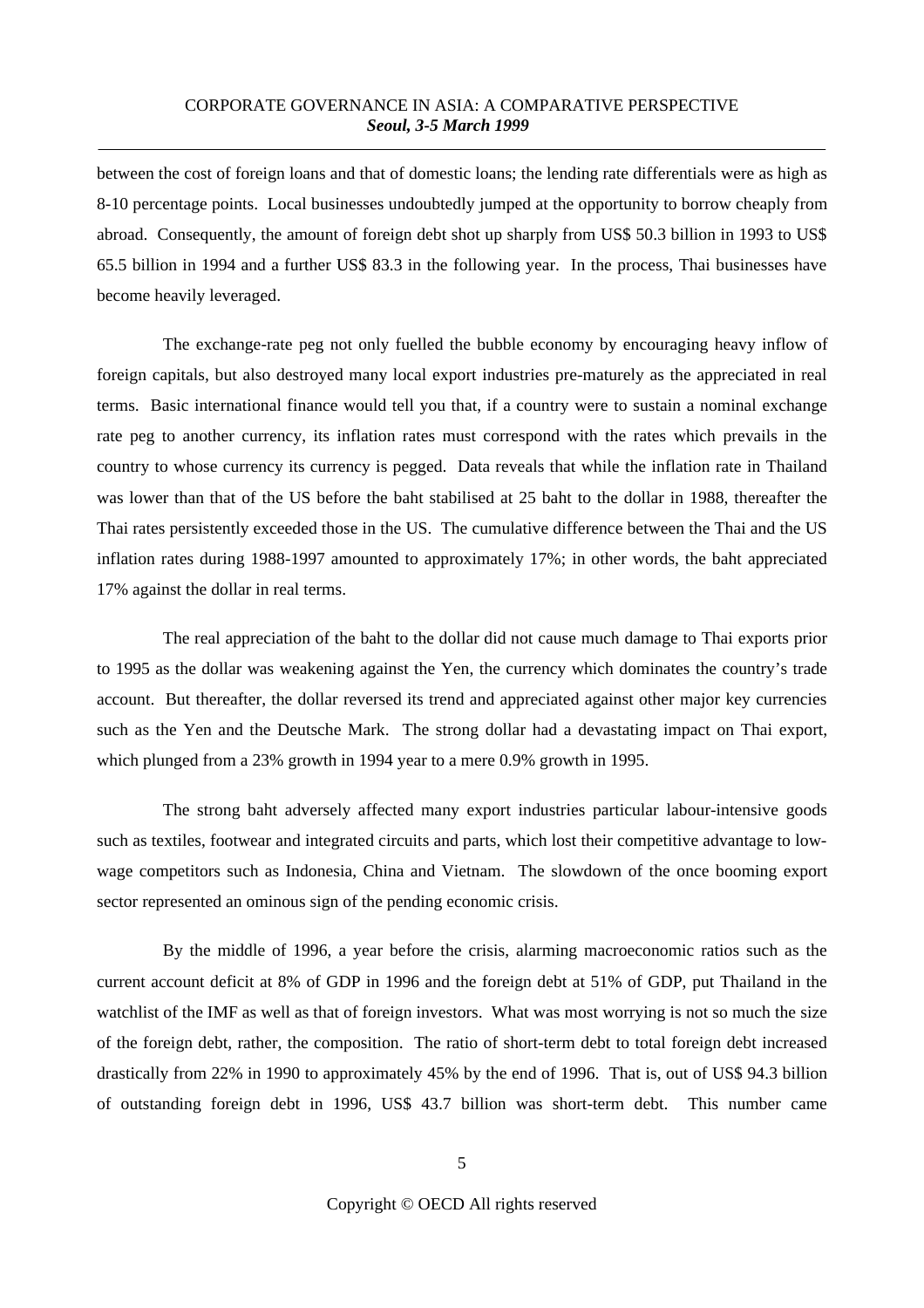threateningly close to the stock of foreign exchange reserves, which stood at US\$ 45.83 billion. There were doubts whether Thailand could readily honour its commitments should all short-term loans be recalled. Hence, confidence in the Thai baht -- for the first time in a long time -- was shaken. The exchange rate peg regime, once sacred, became questionable.

The baht came under a series of attack since early 1997. The central bank intervened heavily to sustain the exchange rate peg, only to succumb to relentless speculative attacks of hedge funds of enormous proportions. The Bank of Thailand, which had long prided itself over the stability of the baht that allowed many years of macroeconomic stability and economic prosperity, blindly defended the currency. In total, US\$ 23 billion was spent in a series of attempt to shore up the baht. On the eve of the baht float, the stock of foreign exchange reserves net of currency swap arrangements was a mere US\$ 2.3 billion. With such paltry reserves, there was no other way but to let the baht float.

The sharp depreciation of the baht left commercial banks and many local enterprises with loans in foreign currencies heavily indebted. Most affected were large companies involved in the property, real estate, infrastructure and heavy manufacturing sectors, which had direct access to foreign funds. As local commercial banks and finance companies were also exposed to such companies, the deterioration of the health of real sector had serious impact on the financial sector. As a result, 56 finance companies have been closed, 4 banks have been taken over by the government and 2 banks were bought by foreign banks. Thailand ended up with 1.2 trillion baht worth of seized assets from the finance companies, the salvage value of which is anyone's guess. It may lie anywhere from 20-30%. Unemployment, virtually nonexistent before the crisis, is likely to reach 4-5% or 2 million umemployed in early 1999. The economic crisis has also begun to take its toll on the number of bankruptcy, which surged in 1998.

The immediate task was to save thefinancial sector. To this end, the government has set up the Financial Institution Development Fund (FIDF) which provides the required financing to bail out financial institutions. In May 1998, FIDF borrowings stood at approximately 700 billion baht or US\$ 18.42 billion (at 38 baht per US\$). Seized assets from closed finance companies have been gradually auctioned off by the Financial Restructuring Agency (FRA). Debt restructuring is also under its way, but is still met with very little success as debtors and creditors cannot agree on how much "hair cut" creditors are supposed to take and what the future business prospects will be. Several laws are also being revised in order to facilitate quick debt restructuring such as the bankruptcy law and the foreclosure law. The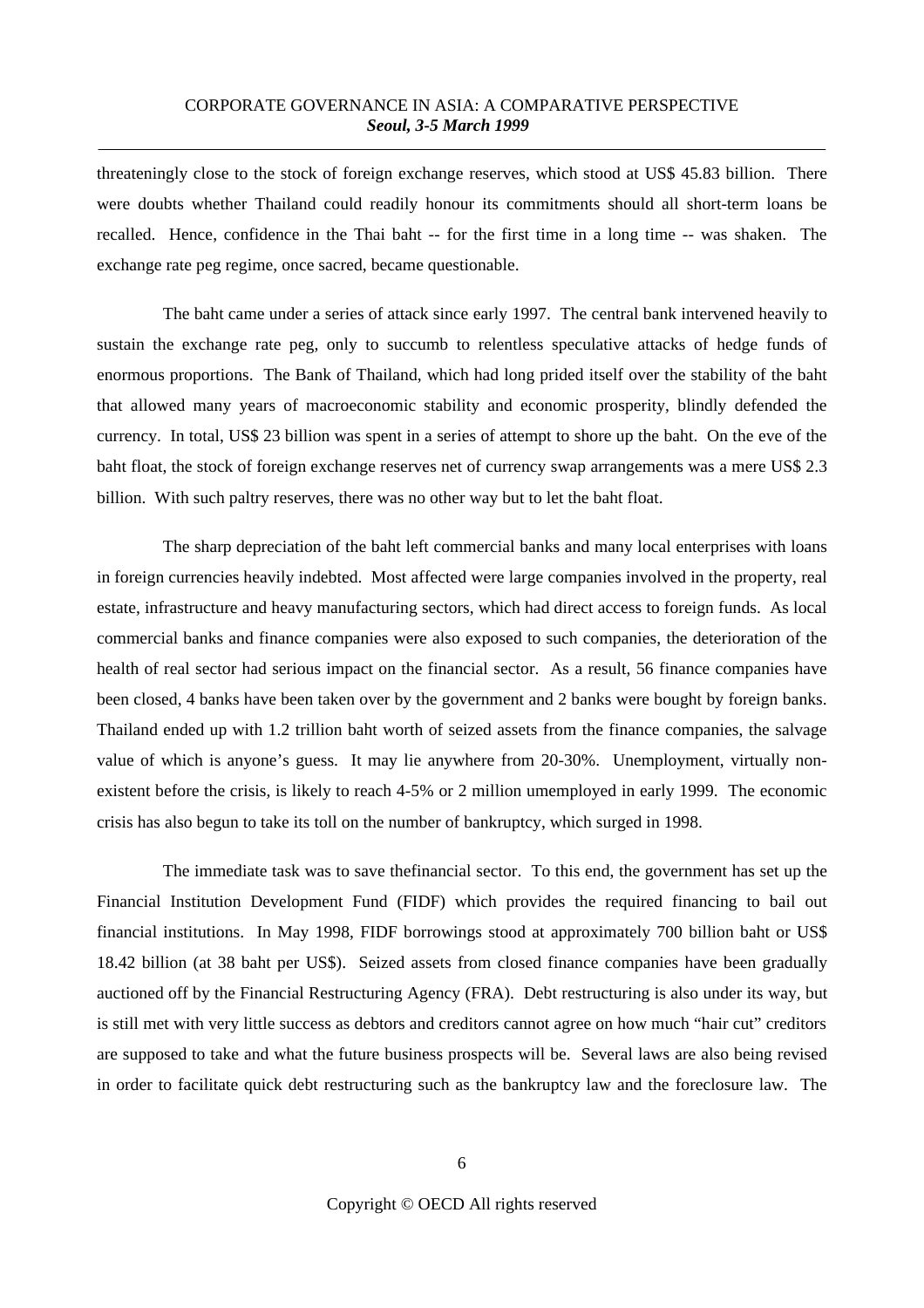alien business law and the land-ownership law are also being revised to create a more attractive investment environment.

## **2. The Corporate Governance Characteristics**

#### *a The corporate governance agents*

As in most countries, ownership among Thai corporations is concentrated. Table 1 exhibits the average size of equity share of the 3 largest shareholders among 10 largest listed Companies in 1998. In case of Thailand, the share was 44%, a figure which is not considered high when compared with those of other Asian and Latin American countries. Also, similar to most other East Asian countries, control of the Thai corporates is often in the hand of a single individual or family.

## **TABLE 1: OWNERSHIP CONCENTRATION IN THE TEN LARGEST FIRMS**

| Asia        |     | <b>LATIN AMERICA</b> |     |
|-------------|-----|----------------------|-----|
|             |     |                      |     |
| India       | 38% | Argentina            | 50% |
| Indonesia   | 53% | <b>Brazil</b>        | 31% |
| Korea       | 23% | Chile                | 41% |
| Malaysia    | 46% | Colombia             | 63% |
| Philippines | 56% | Mexico               | 64% |
| Thailand    | 44% |                      |     |

Source: La Porta et al (1998)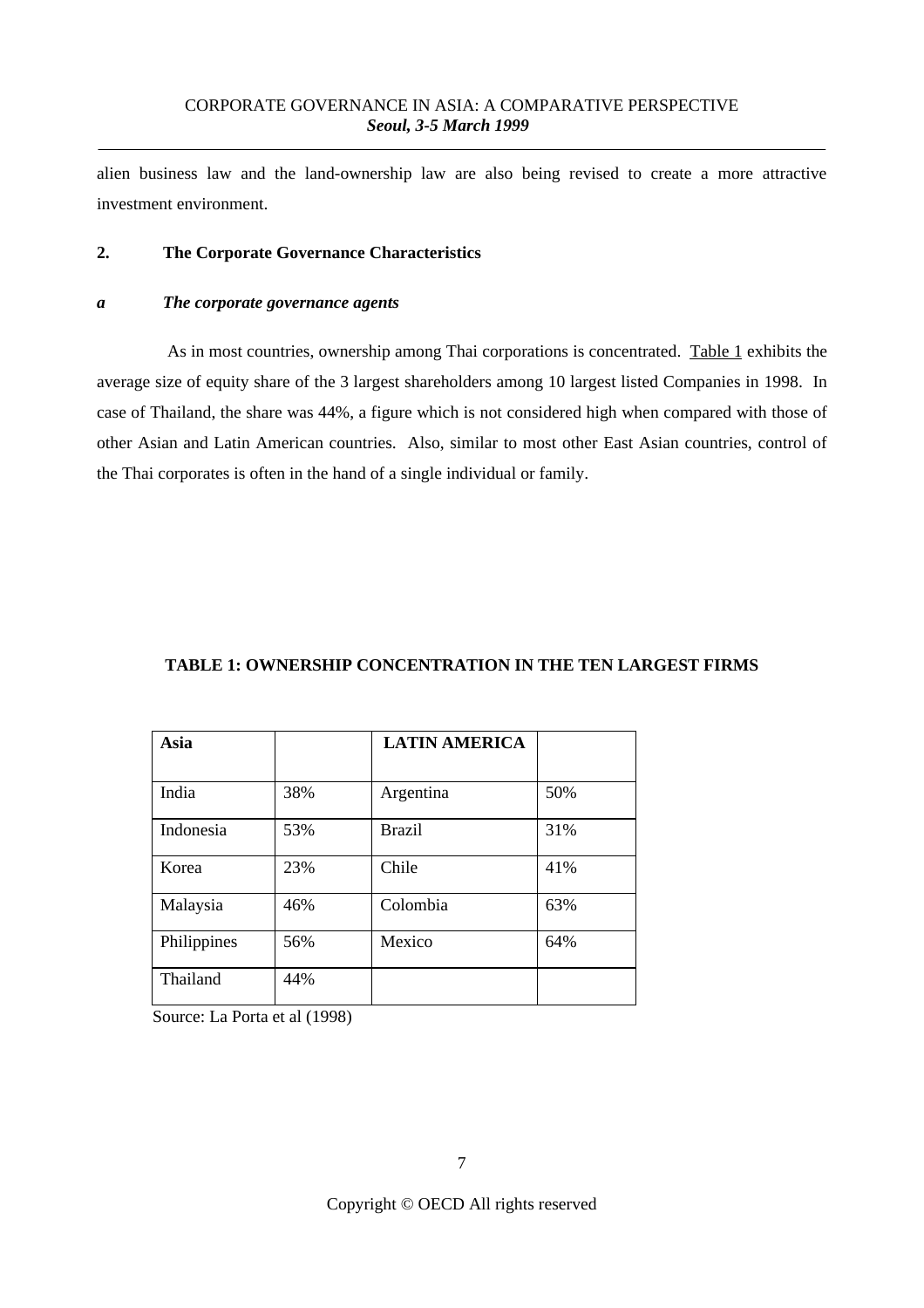The management of Thai business enterprises has been predominantly family-run as pioneered by Chinese merchants. Many of such families have prospered and built their empires that cut across many sectors in particular banking, finance and securities, agro-industry and telecommunications. Families such as the Sophonpanich (Bangkok Bank), the Lam Sam (Thai Farmers Bank), the Techapaiboon (Sri Nakorn Bank), the Chearavanont (Chareon Phokaphand Conglomerate) and the Chirativat (Central department store and hotel chains) -- to name a few --dominated the Thai corporate ownership landscape. Although some of these businesses have become publicly listed companies, founders managed to keep a controlling share within their family. This may all change with the current crisis, however.

Struggling to emerge out of massive debt burden as a result of a sharp depreciation of the baht and the burst of the economic bubble, many of these family-run business empires have had to shed many of their subsidiaries to keep their core businesses afloat. Other less-fortunate ones have had to sell off large equity shares in their core businesses. Those involved in banking for generations saw their ownership evaporated within a stroke of government's mandated capital write downs, while those in finance and securities lost their entire business through the mandatory shut down and subsequent nationalisation of 56 finance companies. Most of those whose companies survived the crisis have had to surrender a large (sometimes controlling) equity share to foreign companies. Indeed, the current crisis have had, and will continue to have, a significant impact on the Thai corporate ownership structure like never before.

The emerging post-crisis corporate ownership structure is one that is less-family oriented and more dominated by the government and foreign investors. Subsequent to the nationalization of commercial banks, the government has become the largest equity owner in the banking industry. Seven (out of 14) commercial banks are now state-owned. More can be expected through the current government-sponsored recapitalization scheme. Significant increase in foreign shareholding is also expected in many sectors, in particular those most affected by the crisis which includes banking, finance and securities, insurance as well as public utility services such as energy and telecommunications as can be seen in table 2. Pending the passing of the revised Alien Business Law which may allow much larger foreign equity holding, the Thai corporate ownership could be witnessing much greater foreign presence.

With concentrated shareholding, control of Thai corporates fell almost entirely in the hands of large shareholders, unchallenged by other stakeholders such as smaller shareholders or creditors. Through majority shareholding, the owners have the power to appoint directors and managers, make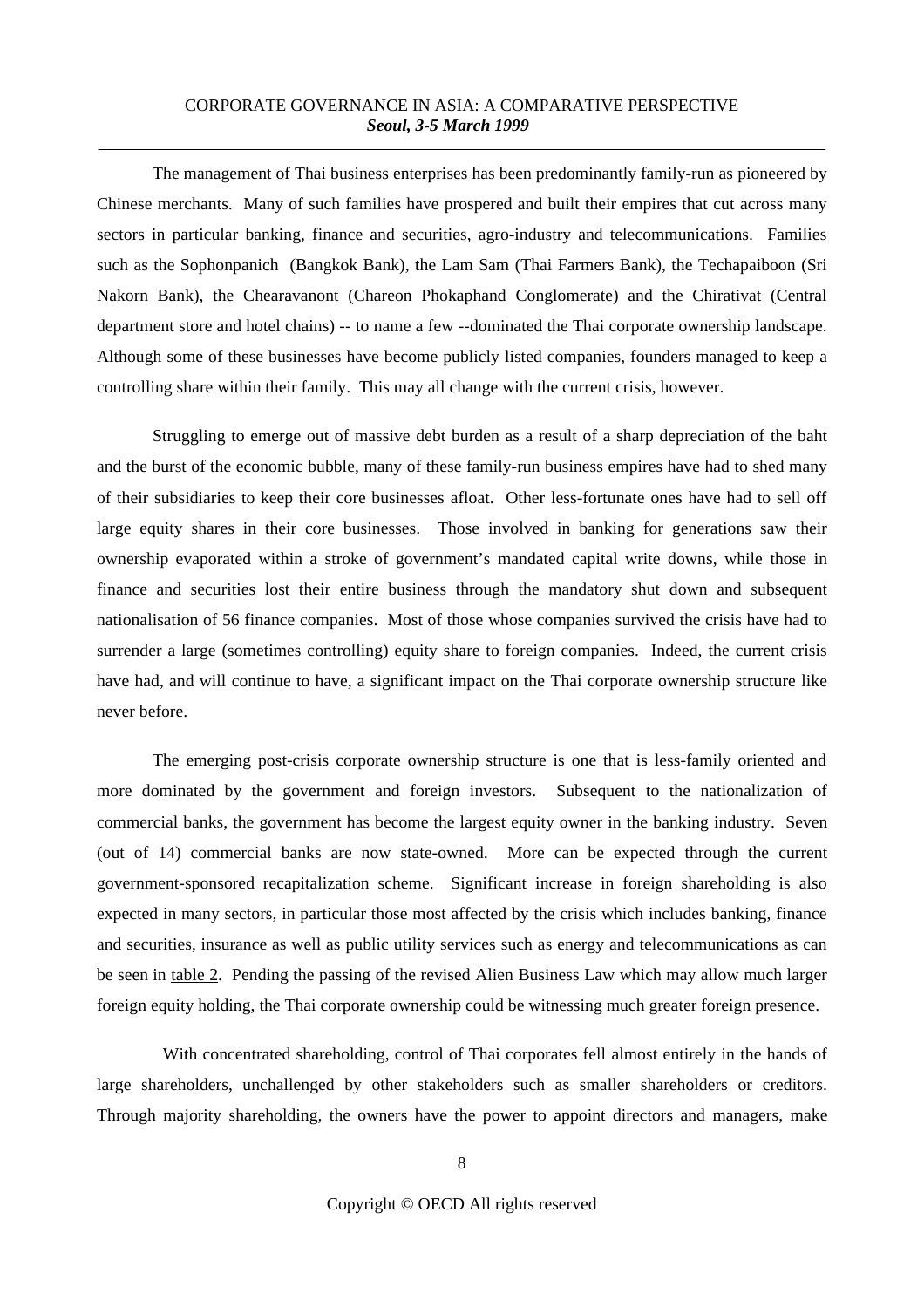major corporate decisions which require majority share approval, approve interested business transactions or even change the corporate charter.

The key question is *who controls the Thai corporate*? The composition of investors with a potential controlling-share – i.e., top 5 largest shareholders -- are mostly private companies or holding companies (38% of total number of top 5 shareholders) as can be seen in table 3. Take note, however, that many of these companies are unlisted companies that only serve the interest of a single individual or family. These "captive companies" are easily detected as they are often named after the individual or the family. Thus, a large part of ownership by private companies represents, in fact, individual ownership. According to the study by Claessens, Stijn, Simeon Djankov and Larry Lang (1998), 61.6 % of all publicly traded companies in Thailand are family controlled.

Individual shareholders represent the second largest group of top5 shareholders with a 21.38%. Bar foreign banks, other institutional investors – i.e., commercial banks, insurance companies and finance companies -- appear not to exercise a significant controlling share among listed Thai companies. This can probably be explained by the 10% cap on equity share banks can acquire in non-financial public companies (20% cap in the case of finance and securities companies). But as we shall see later on, these figures can be deceiving.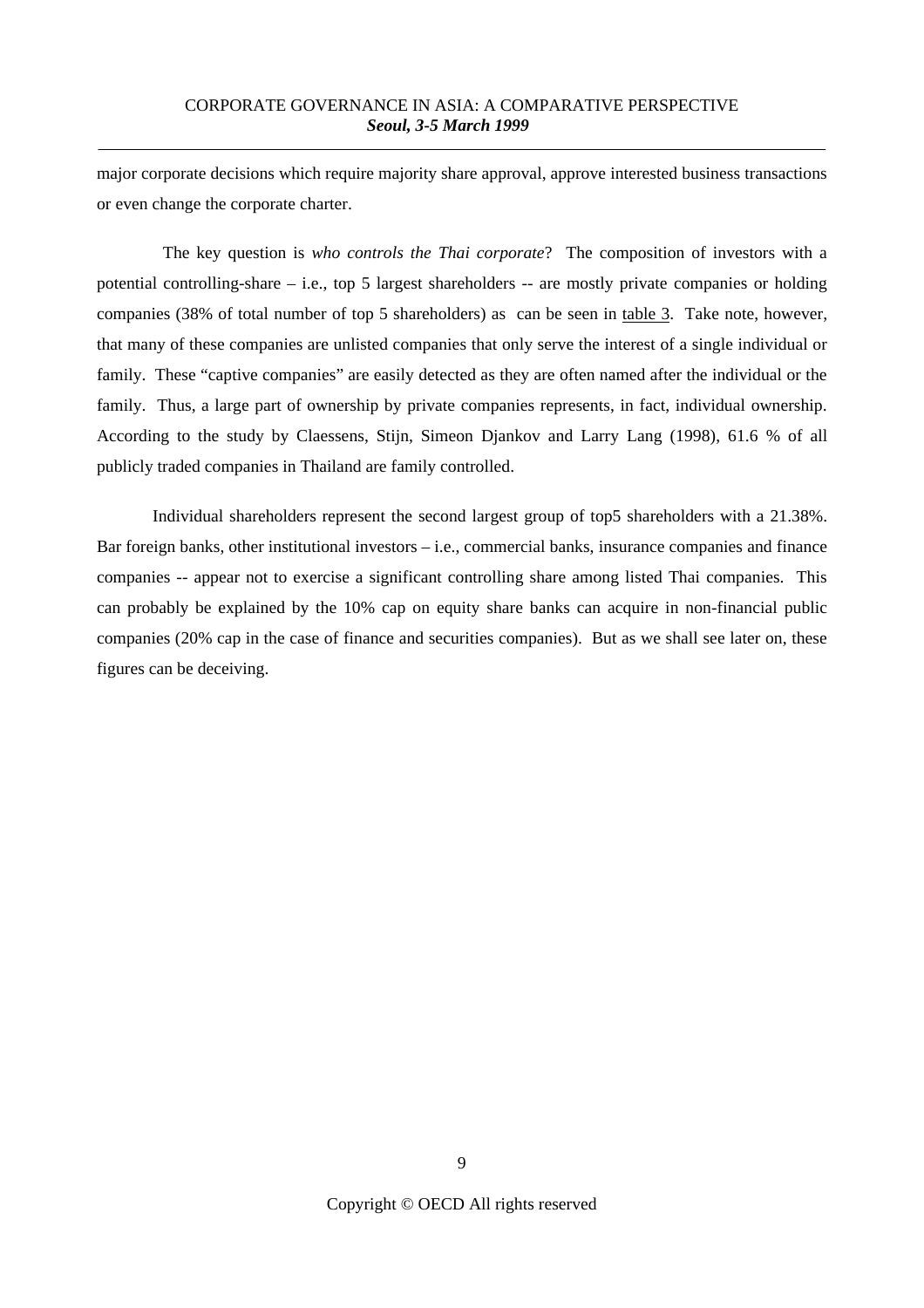| <b>Industry</b>      | Company                        | <b>Foreign share</b><br>$02/97*$ | <b>Foreign share</b><br>$11/98**$ | <b>Investor-share</b>                       |
|----------------------|--------------------------------|----------------------------------|-----------------------------------|---------------------------------------------|
| <b>Agribusiness</b>  | <b>Advanced Agro</b>           | 29.38                            | 37.04                             | Enso Co., USA                               |
| <b>Banking</b>       | Bangkok Bank Ltd               | 25.00                            | 48.78                             | of<br>The<br>Government<br>Singapore        |
|                      | Bank of Ayudhya                | 23.19                            | 7.74                              |                                             |
|                      | Thai Danu Bank                 |                                  |                                   | <b>DBSa</b><br>50.27%<br>share<br>(03/1998) |
|                      | <b>Bank of Asia</b>            |                                  |                                   | <b>ABN-AMRO</b><br>75% share<br>(03/1998)   |
|                      | KrungThai Bank                 | 17.00                            | 12.64                             |                                             |
|                      | Thai Farmers bank              |                                  |                                   | GIC 15.1%                                   |
| <b>Commerce</b>      | Siam Makro PCL                 | 35.97                            | 45.06                             |                                             |
| <b>Energy</b>        | The Co-generation              | 32.61                            | 59.83                             |                                             |
|                      | <b>Electricity Gen PCL</b>     | 30.00                            | 44.9                              | Sithe Pacific                               |
|                      | PTT exploration and production | 20.00                            | 32.16                             |                                             |
|                      |                                |                                  |                                   |                                             |
| <b>Entertainment</b> | <b>United Broadcasting</b>     | 12.17                            | 43.17                             | Multichoice Int'l Holding                   |

#### **Table 2: Post-crisis foreign acquisition of listed companies**

Source: \*HSBC James Capell: *Thailand Investment Strategy* , March/April 1997

**\*\*** Capital Nomura, *Monthly Review*, November-December 1998

Note: Italicized figures are those from authors' own calculation based on SEC data. The presented foreign

Ownership share exclude those smaller than 0.5%. Thus, the figures may be slightly understating the true h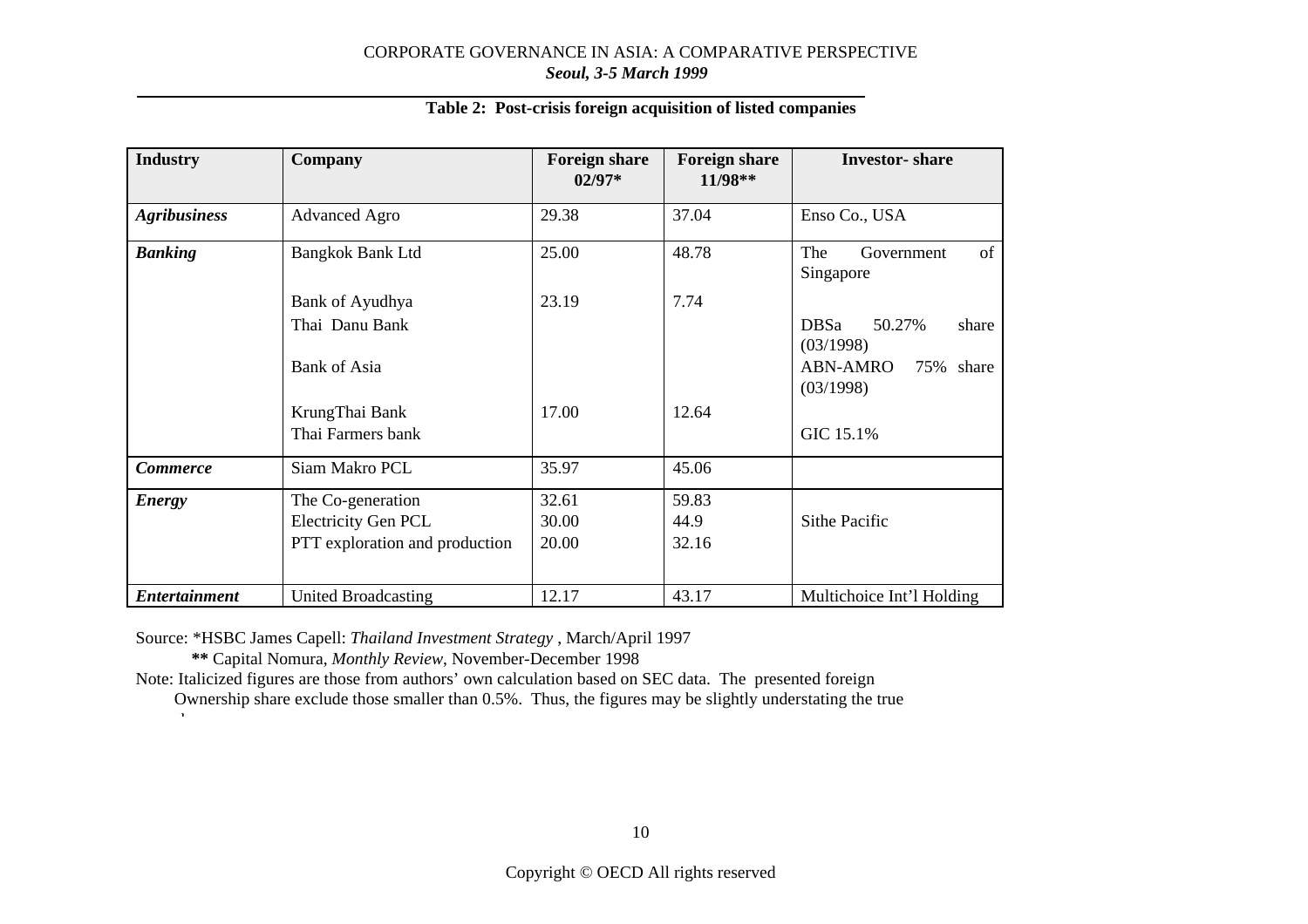| <b>Industry</b>                             | <b>Company</b>                              | <b>Foreign share</b><br>02/97 | <b>Foreign share</b><br>11/98 | <b>Details</b>            |
|---------------------------------------------|---------------------------------------------|-------------------------------|-------------------------------|---------------------------|
| <b>Finance</b><br>and<br><b>Securities</b>  | <b>S-one Securities</b>                     | 5.92                          | 48.12                         |                           |
|                                             | Nava Finance                                | 1.25                          | NA                            | Taiwan's Yuanta 49%       |
|                                             | Asia Credit (SG Asia Credit)                | 22.06                         | NA                            | Societe General Cosby 51% |
|                                             | <b>Bangkok Investment</b><br>(AIG Finance)  | 15.63                         | 78.79                         | AIG Group 70%             |
|                                             | <b>Union Securities</b>                     | NA                            | 100                           | Indosuez WI Carr 100%     |
|                                             | Sri Thana DBS Securities                    | NA                            | 100                           | DBS Securities 100%       |
|                                             | <b>Ekachart Securities</b>                  | $\theta$                      | NA                            | <b>BNP PrimeEast 70%</b>  |
|                                             | <b>TISCO</b>                                | 41.97                         | 51.77                         | Bankers trust 75%         |
|                                             | Keitnakin                                   | 3.8                           | 28.8                          | KEB, Bank of Tokyo, etc   |
|                                             | Asia Securities Trading<br>(ABN-AMmro Asia) | $\theta$                      | 38.62                         | ABN-Amro 35.3%            |
|                                             | National Finance & Sec                      | 25                            | 41.5                          | GIC 6.5%                  |
| <b>Property</b>                             | Land and House                              | 25.00                         | 30.00                         |                           |
| <b>Chemicals</b><br>and                     | National Petrochem.                         | 15.38                         | 22.49                         |                           |
| <b>Plastics</b>                             | Thai Plastic                                | 23.09                         | 25.91                         |                           |
| <b>Electronic</b><br><b>Components</b>      | <b>GSS Tech</b>                             | 44.17                         | 85.17                         |                           |
|                                             | Hana Microelectronics                       | 45.43                         | 86.39                         |                           |
| <b>Building</b><br>and<br><b>Furnishing</b> | Siam City Cement                            | 20.66                         | 25.00                         |                           |
|                                             | <b>Siam Cement</b>                          | 35.00                         | 47.63                         |                           |
| <b>Communications</b>                       | Shinawatra Satellite                        | 15.24                         | 24.76                         |                           |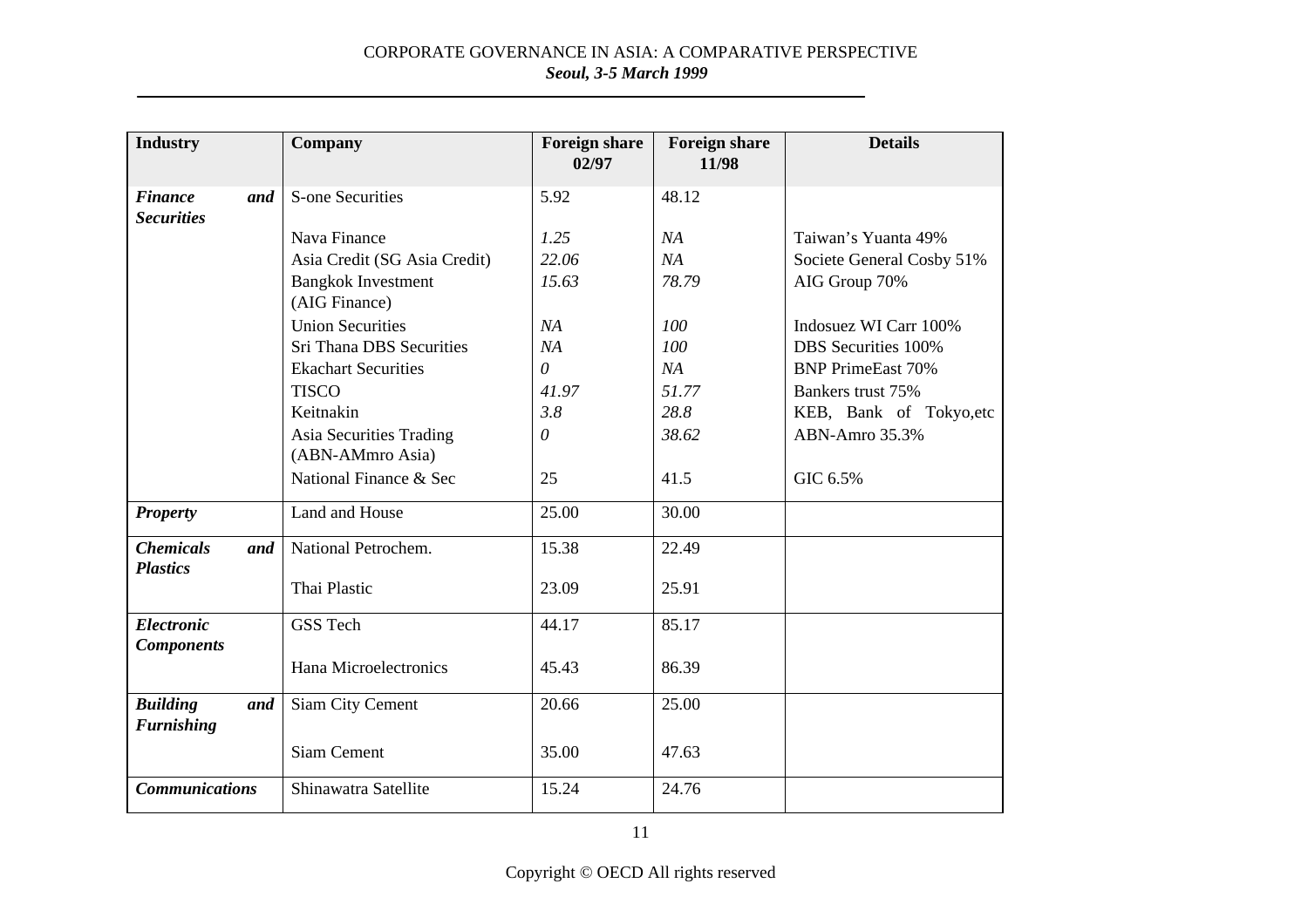## **TABLE 3: TYPE OF OWNERSHIP SHARE OF TOP 5 LARGEST SHAREHOLDERS AMONG 150 LARGEST LISTED**

**Thai companies in 1997**

| <b>Type of Investor</b>                           | <b>Share</b> |
|---------------------------------------------------|--------------|
|                                                   |              |
| Private Companies and Holding Companies           | 38.38        |
| Individuals                                       | 21.38        |
| Foreign banks (including securities and nominees) | 15.41        |
| Domestic banks                                    | 5.18         |
| Finance and securities Company                    | 5.84         |
| Insurance                                         | 2.00         |
| <b>Dthers</b>                                     | 11.81        |

Source: Author's calculations from Stock Exchange Commission's data

Corporate control may vary widely across industries, however. Table 4 shows the top 5 shareholders classified by type of investor for selected industries. Individual corporate control is particularly prominent in the property and finance and securities sector, interestingly, the two sectors worst affected by the crisis (if not the two sectors which *initiated* the crisis). In the property sector, almost a half of the top 5 largest shareholders are individuals.

Foreign banks are among the list of top 5 largest shareholders in banking and finance and securities<sup>2</sup> as well as in energy, telecommunications and electronic industry. However, because of the 10% ceiling imposed on banks' holding of private companies' shares, their corporate control is usually limited. Only in few cases does a bank represent the largest shareholder.

Thai banks' corporate control appears to be concentrated only in financial businesses, namely, the insurance and finance and securities businesses, where banks are allowed unlimited ownership as can be seen in table 4. Banks and finance companies' control of listed non-financial companies is negligible and thus, not presented here. But this by no means implies that Thai banks have no interest in holding equity in non-financial industries. Thai banks do hold a controlling share

 $2^{2}$  Especially after the cap on foreign shareholding in these industries was lifted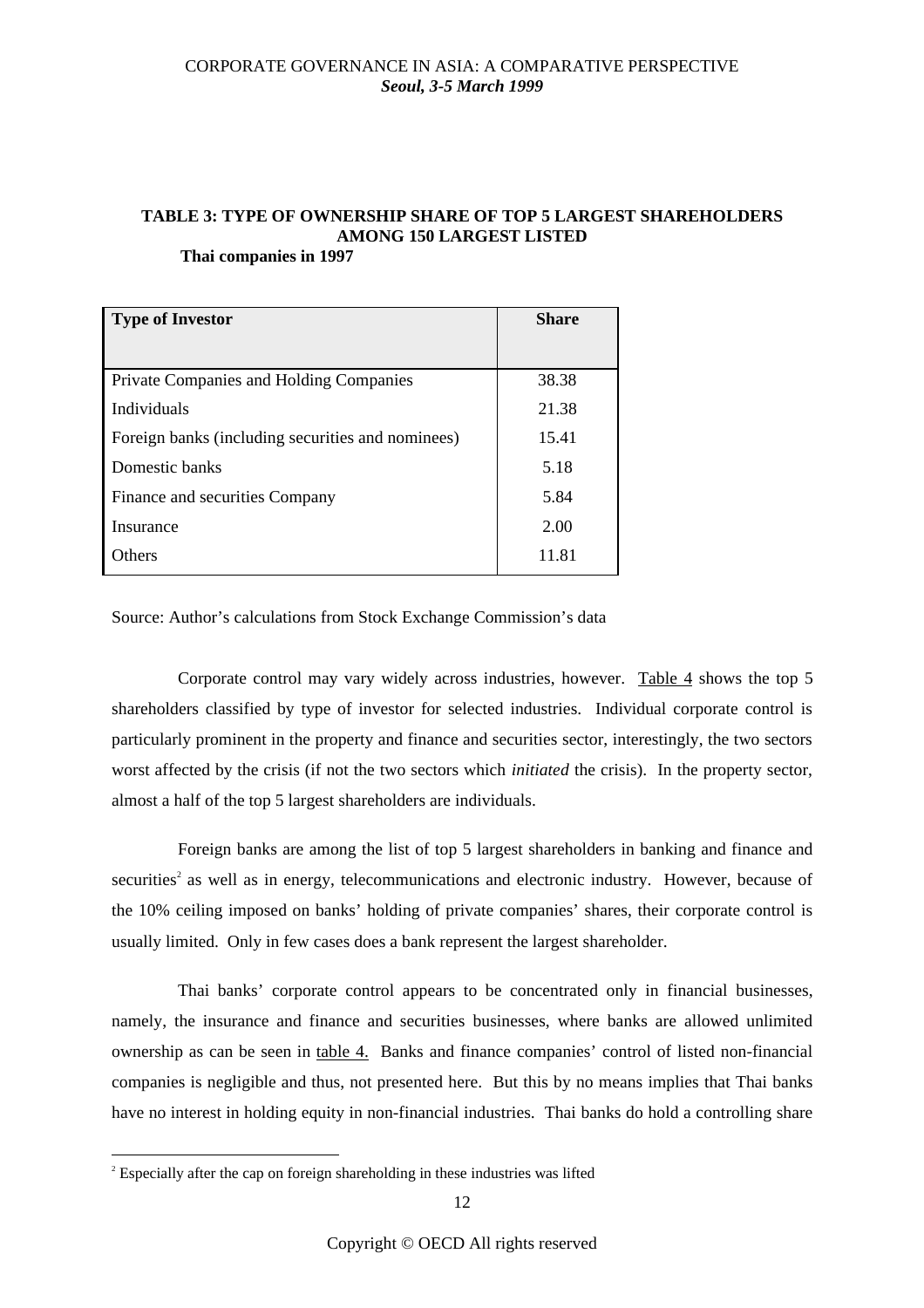in several listed non-financial businesses through holding companies which are not subject to any kind of investment restrictions. Investment records of Thai commercial banks also reveal extensive investments in unlisted non-financial companies. The author hypothesizes that Thai banks prefer to invest in businesses where they can secure a controlling stake. Banks *do* recognize the value of corporate control.

| <b>Sector</b>  | foreign | Thai           | insurance | finance  | company | individual | government* Others |       | total |
|----------------|---------|----------------|-----------|----------|---------|------------|--------------------|-------|-------|
|                | banks   | banks          |           |          |         |            |                    | $**$  |       |
| Agriculture    | 2.86    | $\theta$       | 2.86      | 8.57     | 54.29   | 22.86      | 2.86               | 5.72  | 100   |
| <b>Banking</b> | 15.38   | $\overline{0}$ | 4.62      | 4.62     | 38.46   | 1.54       | 21.54              | 12.31 | 100   |
| Finance        | 12.50   | 11.81          | 0.69      | 8.33     | 29.86   | 29.17      | 3.47               | 4.16  | 100   |
| Insurance      | 14.29   | 14.29          | 5.71      | 8.57     | 40      | 8.57       | 2.86               | 5.71  | 100   |
| Construction   | 23.33   | $\overline{0}$ | 0         | $\Omega$ | 53.33   | 13.33      | 3.33               | 6.67  | 100   |
| Property       | 3.64    | 5.45           | $\theta$  | 9.09     | 27.27   | 47.27      | 3.64               | 3.64  | 100   |

**Table 4: Top 5 Shareholders of 150 largest listed companies classified by Industry**

Source: Author's calculation from data from the Stock Exchange of Thailand

\* Government holding includes shares held by the Crown Property, the Ministry of Finance, the Financial Institute Development Fund, State-owned enterprises, and other government organizations. \*\* Others include mutual funds and shares depository centre.

If these indirect and unlisted holdings were to be taken into account, banks' control of the non-financial sector could be greater than what appears on the record. In general, however, the nature of financial institutes' relationship with the non-financial enterprises is more one of a creditor than an investor.

Tight cross-ownership among financial institutions has rendered the financial system in Thailand rather fragile. During the bubble era, many of the reckless lendings were negotiated by both commercial banks and finance and securities companies. Banks were more exposed to the manufacturing sector, while finance and securities companies were exposed to the real estate sector, the initial source of the speculative bubble. As most banks owned at least one finance and securities company, bank were also indirectly exposed to the bubble sector.

From Chart 1 it can be seen that finance companies' exposure to the real estate sector was as large as that of commercial banks in absolute terms, despite the fact that the size of their total loan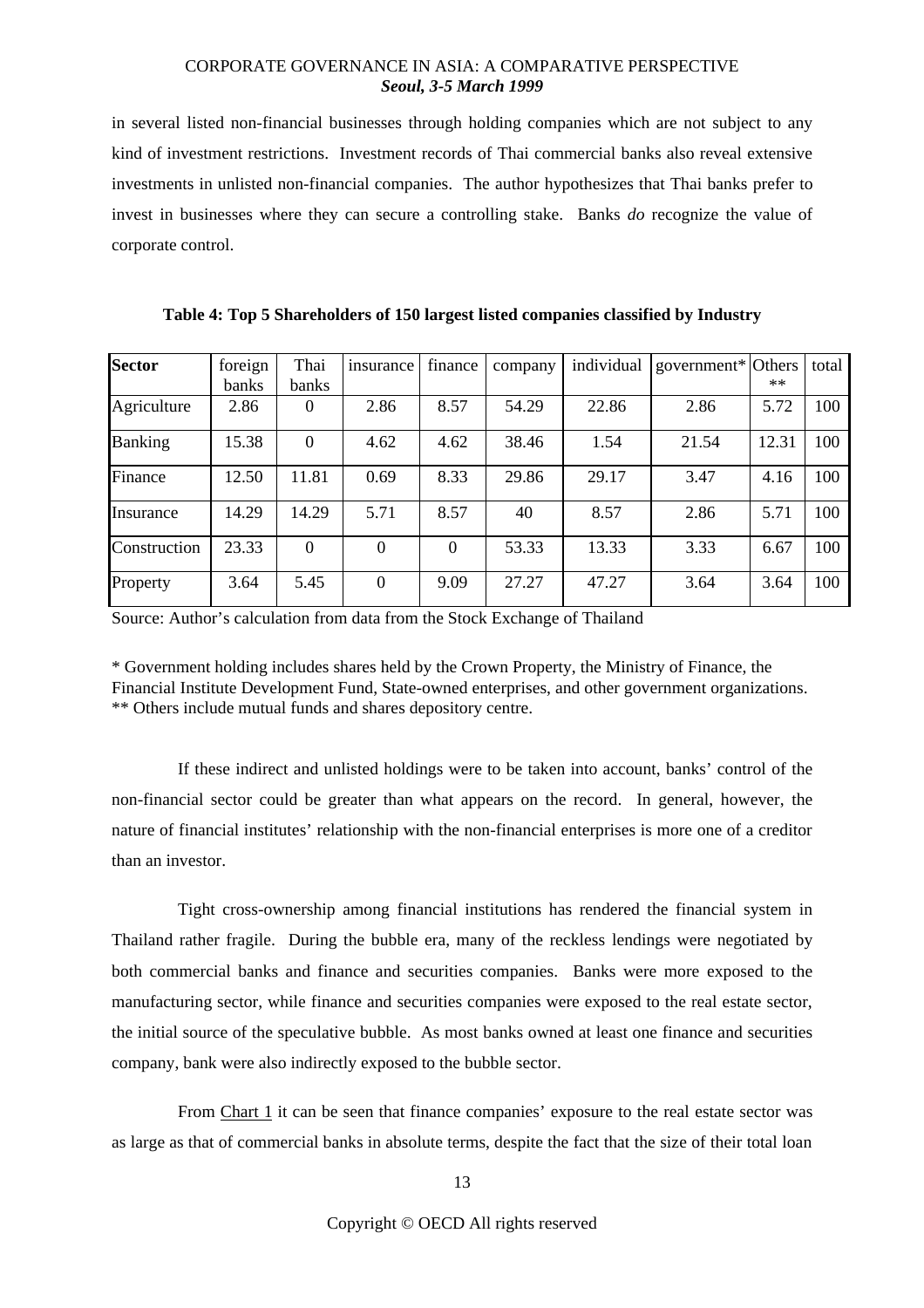extension was less than a third of the banks'. Excessive credit extensions fuelled the real estate and property bubble, which later spilled over into the manufacturing sector. As can be seen in Chart 1, the volume of loans extended to the manufacturing sector surged in 1993.

Such reckless lending led to the eventual government-mandated shut down of the 56 finance companies despite series of attempt by affiliated banks to bail them out by both credit and equity injection. Undoubtedly, the event severely crippled the entire banking sector, which was also beginning to feel the bite of a folding manufacturing sector. As the health of the banking sector begins to deteriorate, the ripple effect is now beginning to take its toll on some insurance companies affiliated with a commercial bank.

#### *b. The corporate behaviour, financing and restructure*

The financial system in Thailand has always been dominated by commercial banks. In 1996, bank loans contributed to 62% of corporate financing, followed by equities at 32% and bonds at 6%. The relatively high interest rates on deposits sustained by an oligopolistic banking industry inhibited the development of bonds and equity markets. Chronic fiscal surpluses during the period of rapid economic growth also precluded issuance of government bonds, without which the market has been too thin to support a secondary market.

In the absence of alternative source of financing, rapid economic expansion was afforded by expansion in banks' credit extensions. Consequently, the debt/equity ratio, or the leverage ratio, among Thai corporates rose dramatically from 1.6 in 1988 to 2.36 in 1996, the eve of the economic crisis (see Claessens, Stijn, Simeon Djankov and Larry Lang\* (1998)). This ratio was highest among those of East Asian countries with the exception of South Korea and Japan, which showed leverage ratios of 3.54 and 2.37 in 1996 respectively.

As Thai companies are heavily in debt, much of the earnings went to servicing the debt. According to the study by Claessens, Stijn et al\* (1998), 36.9% of earnings before income and taxes but after depreciation (EBITAD) was spent on interest payments in 1998. Again, this ratio was the highest among all East Asian nations with the exception of Korea, which sustained a 39.37% share.

It is thus clear that the Thai corporates were very much vulnerable to external shocks. The sharp depreciation of the baht no increased the debt burden of many Thai corporates dramatically. Coupled with a sharp drop in domestic demands, Thai corporates were squeezed by both falling revenues and increasing costs.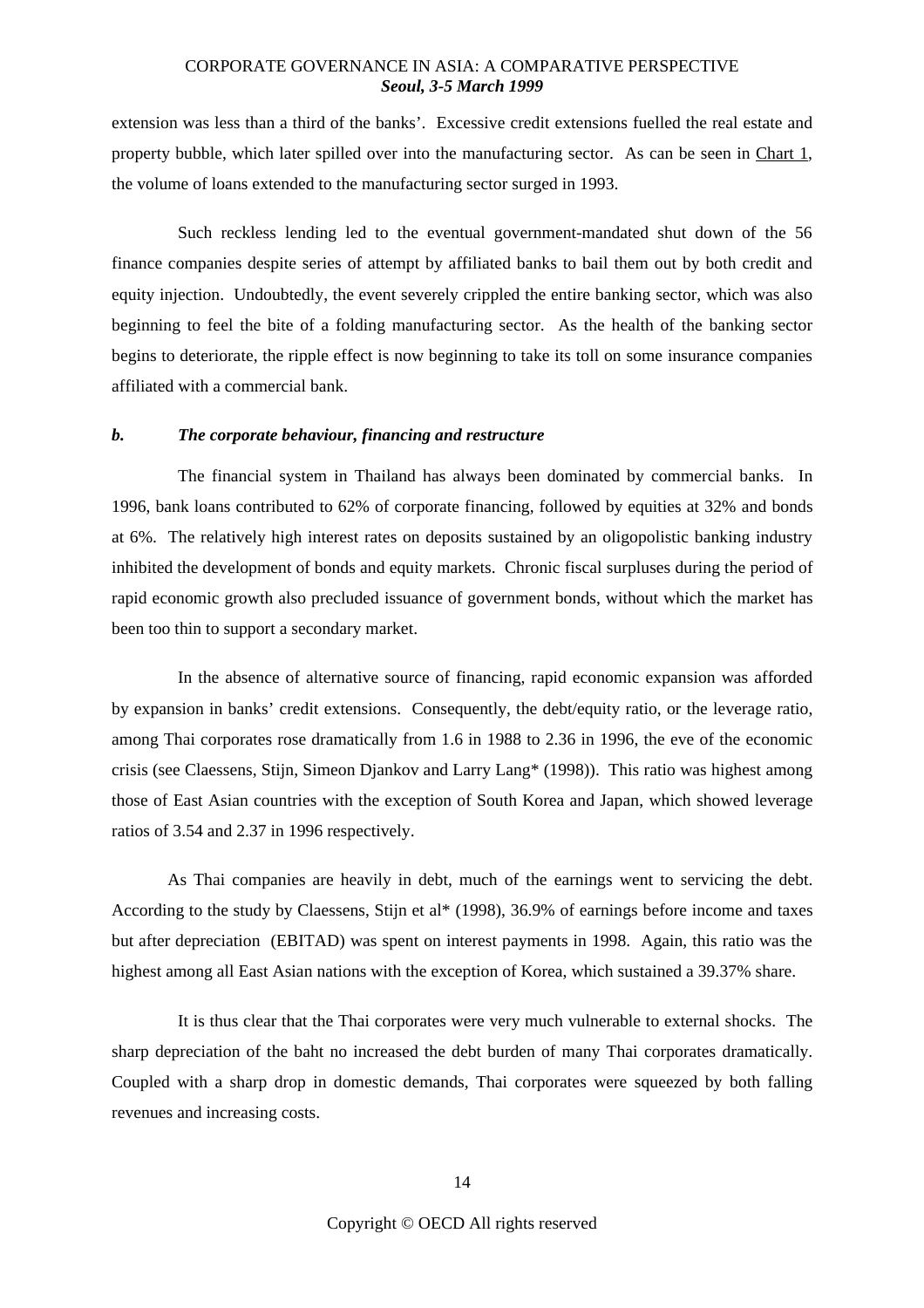This current crisis has had and will continue to have a significant impact on the structure of corporate financing in Thailand. With massive non-performing loans, a large part of commercial banks funds have been channelled into building the required reserves. Thus, funds available for loan extensions have been very limited. Thus, corporates have had to look for alternative source of financing. Most have turned to corporate bonds. With mounting debt incurred in bailing out financial institutes through the Financial Institution Development Fund, the government, too, has had to resort to borrowings through sales of government bonds. Thus, one can expect to see a major shift in the corporate financing from bank credits to corporate debentures and bonds.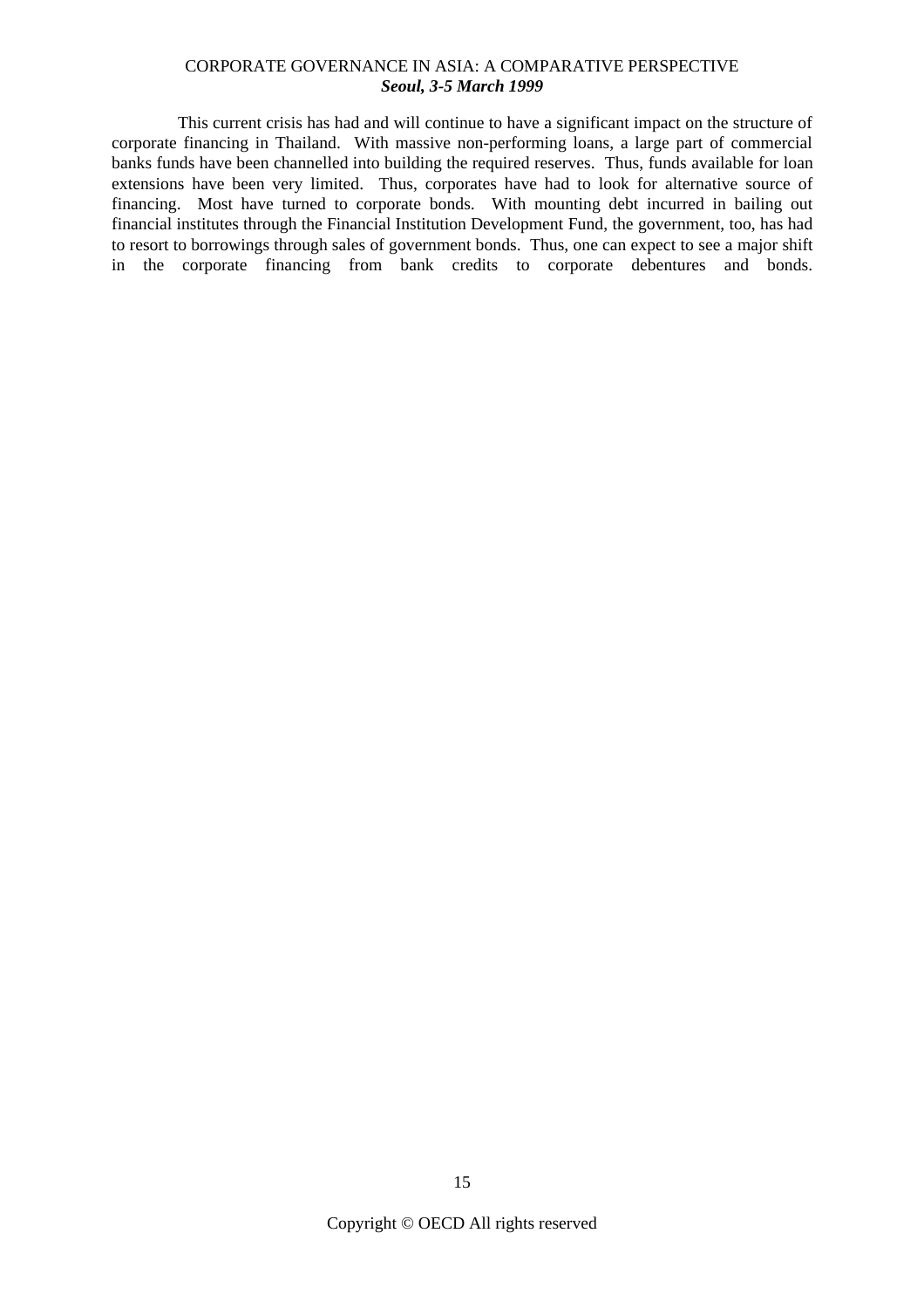See other pdf file for the charts to be inserted here.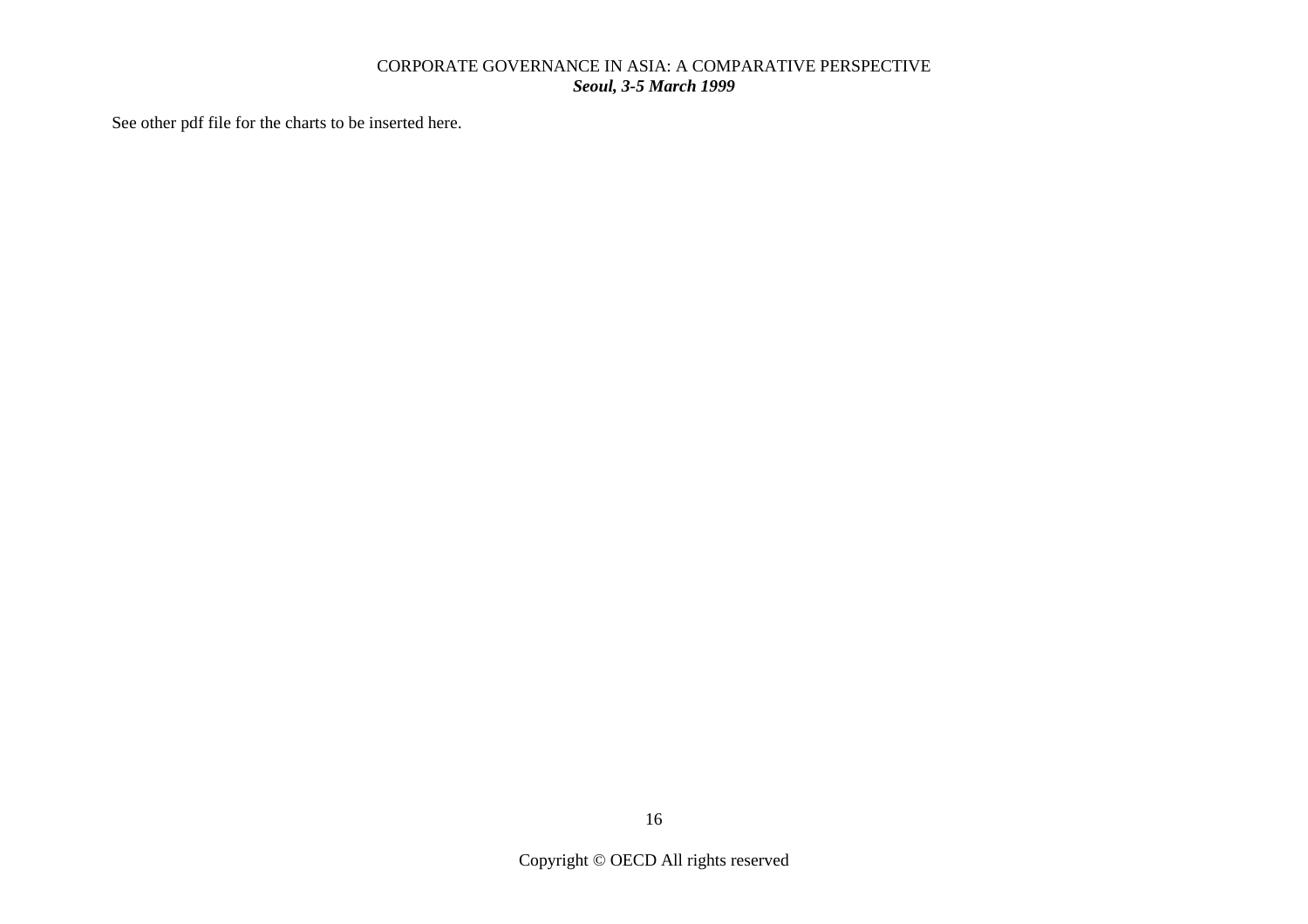#### **Part III: The Regulatory Framework and the Role of Policy**

#### **1. Equitable treatment of shareholders and other stakeholders**

#### *a. Shareholder protection*

The concept of shareholder's rights and duties as a corporate owner is relatively new to us. Only in 1993 was the Public Company Act B.E. 2535 introduced. The law offers a relative comprehensive protection of basic shareholders' right as shown in table 5. One may criticize that the minimum share required to exercise some of these rights tends to be somewhat high. For example, the right to call an emergency shareholder's meeting requires 20% of total eligible votes, whereas in most other countries, only 10% will suffice. But the only serious omission in the provisions for shareholder's rights protection is a mandatory approval by shareholders of interested transactions, the most common means by which corporate funds are expropriated in Thailand.

There are also regulatory loopholes, however. For example, in case the required quorum is not met, (prepared) decisions are made and recorded regardless. To validate these decisions, management would then call up several brokers and ask them to ask their clients (shareholders to send a backdated letter authorizing their proxy votes. Soliciting voting shares may not be sufficient, however, as the law also requires a minimum number of shareholders present at the meeting. To get around this rule, large shareholders simply hand out a single share to their friends and families or employees and ask them to show up at these meetings.

As a result of these regulatory loopholes, corporate decisions are rarely made at general shareholder's meetings. Minutes of shareholders' meeting are often drafted prior to the meeting and can take up to one year to be circulated. Thus, small shareholders are minimally involved in corporate decision-making and very little informed of corporate decisions. But shareholder's lack of participation in corporate management can also be a matter of choice rather than dictation of circumstances.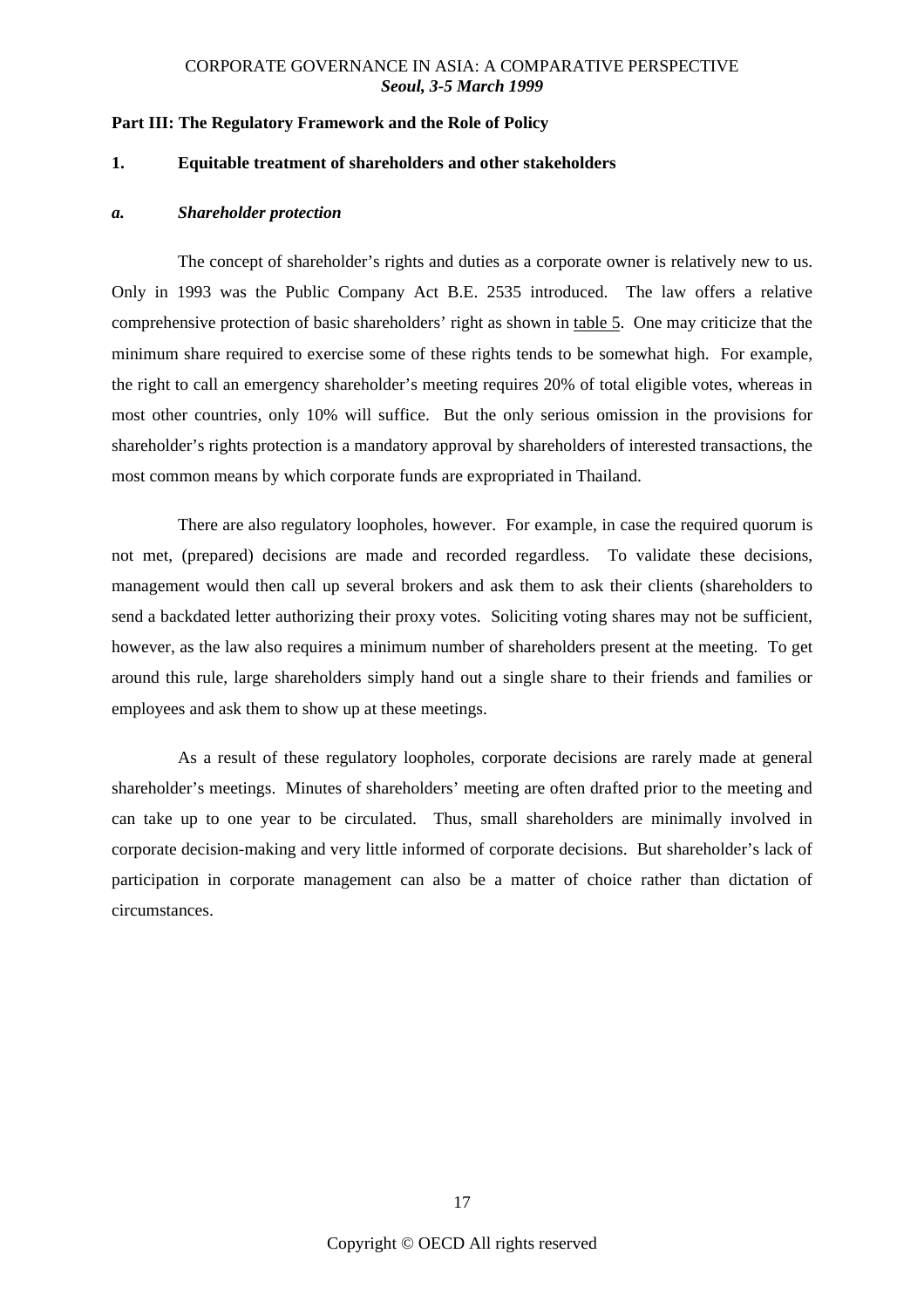| Table 5: Protection of minority shareholders' rights |  |  |  |
|------------------------------------------------------|--|--|--|
|------------------------------------------------------|--|--|--|

| Shareholders' Rights                                                    | Availability | Minimum<br>share<br>requirement                                 |
|-------------------------------------------------------------------------|--------------|-----------------------------------------------------------------|
| for<br>shareholder's<br>Quorum<br>meeting                               |              | 1/3 of all votes<br>1/2 of all voters                           |
| Right<br>call<br>emergency<br>to<br>shareholding                        | yes          | 1/5 of all votes                                                |
| Rights to dismiss directors                                             | yes          | 3/4 of voters present<br>$\frac{1}{2}$ of votes present         |
| Rights to audit firm's financial<br>directors<br>statement<br>and       |              | 1/3 of all voters<br>1/5 of all votes                           |
| Rights to make proposals at<br>Shareholder meetings                     | yes          | 1/3 of all votes                                                |
| to sue directors<br>Rights<br>for<br>negligence of fiduciary duty       | yes          | 5% of all votes                                                 |
| shareholder<br>Mandatory<br>approval<br>of<br>interested<br>transaction | no           | Transaction must<br>be<br>approved by the board<br>of directors |
| Pre-emptive<br>rights on<br>new<br>stock issues                         | yes          | 3/4 of votes present                                            |
| shareholder<br>Mandatory<br>approval of major transactions              | yes          | $\frac{3}{4}$ of votes present                                  |
| Proxy voting                                                            | yes          |                                                                 |
| Cumulative voting                                                       | yes          |                                                                 |
| Mandatory independent board<br>committees                               | yes          |                                                                 |
| Mandatory report<br>by<br>large<br>shareholders                         | yes          |                                                                 |
| Insider trading penalty                                                 | yes          |                                                                 |

Source: Author's summary from the Public Company Law B.E. 2535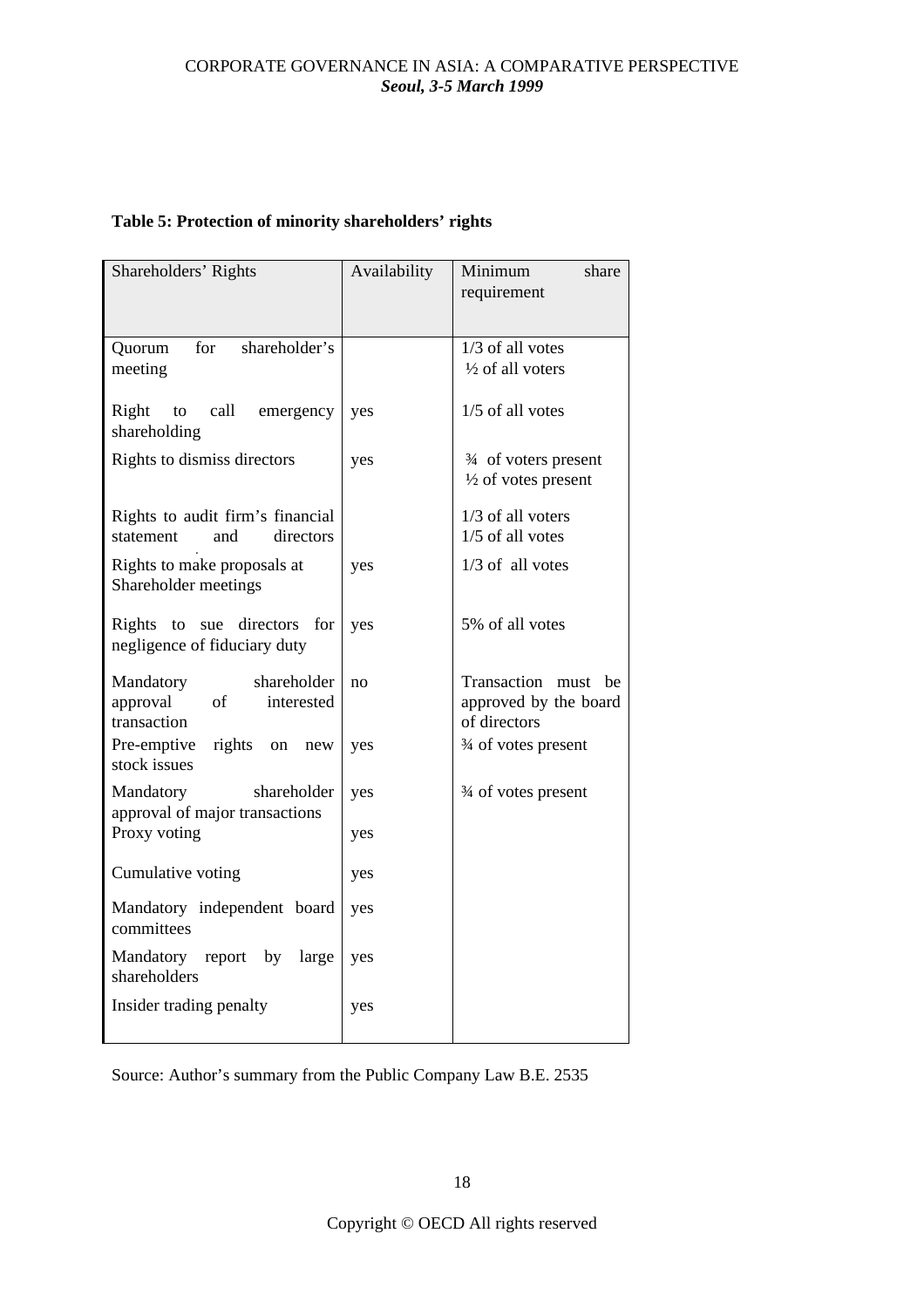In the past, minority shareholders rarely exercised their rights, as few are aware of their rights and duty as a corporate owner. Moreover, retail investors have been driven mainly be speculative motive during the boom years. Most were looking for the opportunity to make a quick profit. Few paid any attention to corporate fundamentals such as governance. As long as money kept flowing in, there was little incentive to monitor management.

Small shareholders' apathy is an insider's license to misappropriation of corporate funds. If minority shareholders do not show up at shareholder's general meeting, a blockholder with a mere 20% ownership share can easily dominate decisions made -- perhaps with a little help from his friends. There is thus, an urgent need to push for shareholders' activism in Thailand.

To be an optimist, this crisis may have given birth to shareholder's activism. When money dries up, it is finger-pointing time. They are now demanding accountability on the part of management and directors to corporate failure. News reporting small shareholders protesting at general shareholders' meetings has begun to appear. This nascent shareholder activism should be nurtured not only by provisions of protection of their rights, but also a guarantee of access to accurate and timely corporate information.

#### *b. The role of the board of directors*

The board of director is supposed to be *accountable* to shareholders by properly monitoring management. Since monitoring requires an arm's length relationship, directors should be *independent* from management. In a company where a large controlling shareholder is present, however, the board is often neither independent from management nor accountable to small shareholders. This is because the majority shareholder can appoint board members without the approval of other small shareholders through the majority rule. Consequently, both directors and managers represent only the interest of the large shareholder rendering the designed internal corporate control ineffectual.

There are several proposed measures that can promote independence of the board in the corporate governance literature including mandatory independent directors. The Cadbury Codes of the UK recommend at least 3 non-executive directors. The SET requires that at least two directors be independent directors. But the term "independent" only implies non-executive, which excludes only insiders – i.e., management and employees, and sometimes family members. It does not exclude those with personal ties with certain insiders. In a society where patronage runs deep, such ties can be rather entrenched.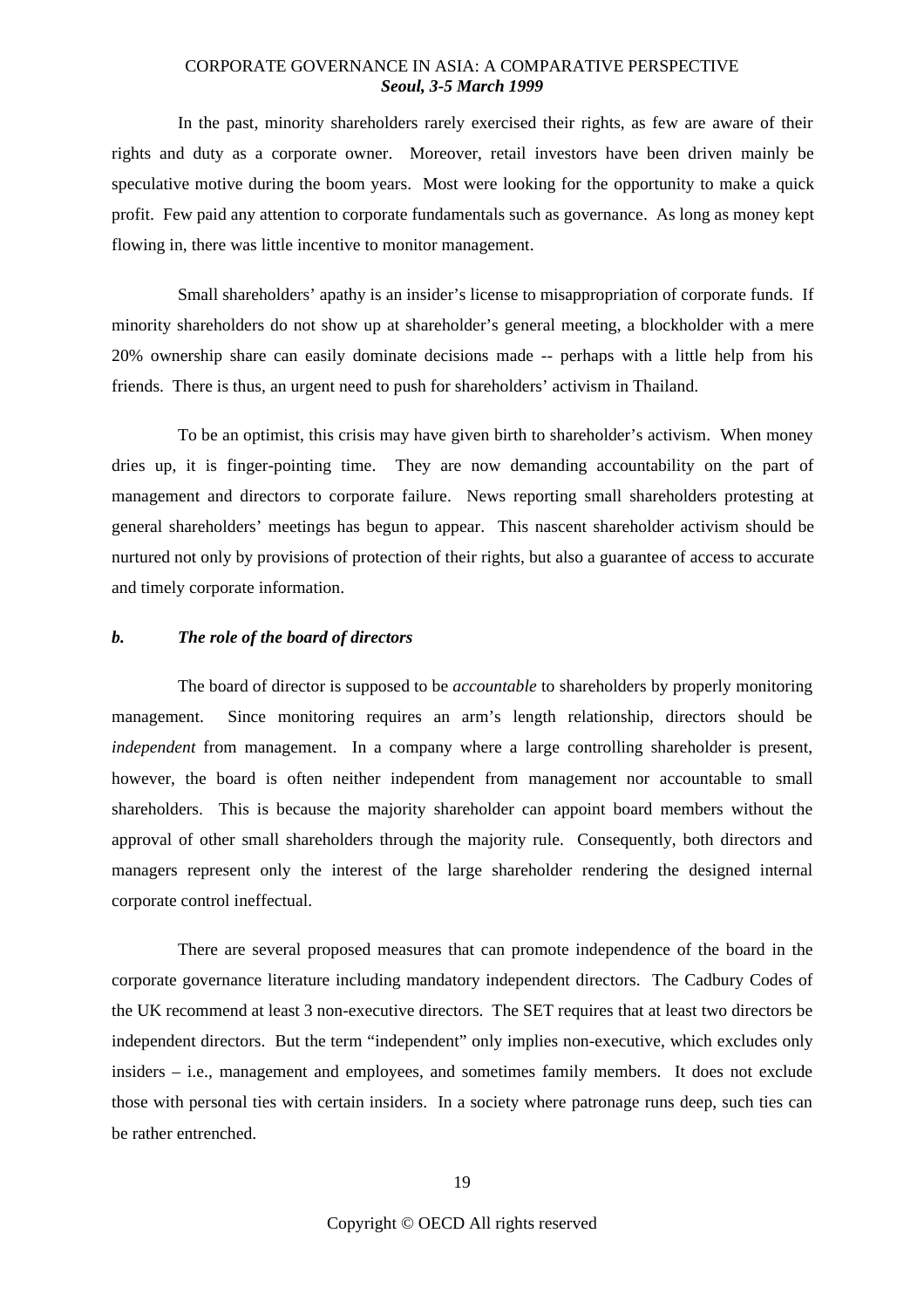Thus, the boards of directors are often staffed not with qualified professionals who would monitor management of the company, rather, with friends and family of the controlling shareholders who would not oppose management. Therefore, when a single large shareholder holds the corporate reign, mandating independent directors is unlikely to lead to independence of the board.

The more serious problem concerning corporate boards is the accountability of the directors. The law states clearly that directors are jointly responsible for clear violations of the rules of the law such as falsifying documents – i.e., shareholder meetings' minutes or the company's financial statement, concealing vital information from authorities, breaking the rules regarding distribution of dividends, extending loans to directors, etc. When it comes to the board's accountability to its fiduciary duty, however, the law is very much vague. The law states that directors are jointly responsible for "*performing their duty according to the law, the objective and rules of the company and the decisions made at shareholder's meetings, with honesty to protect the interest of the company"*

With such a statement, bar fraud and clear violations of the written rules and regulations, it would be difficult to prove whether a director has performed his duty adequately and in good faith to protect the interest of the company. The court has had very little experience in dealing with such cases. Much is subject to interpretation. In January 1999, the police is expected to file charges against 12 directors and executives of two defunct finance companies and a company producing electronics goods. These cases will set precedence with respect to the legal interpretation of the scope and scale of a board's accountability to the shareholders.

#### **2. The importance of transparency and disclosure**

It would not be an exaggeration to say that accounting is the soul of corporate governance because without accounting, corporate management cannot be monitored nor held accountable and corporate performance cannot be assessed. Regulators, policy-makers, investors and shareholders all rely on financial statement to assess a company's performance and financial standing. Yet, accounting is often an art more than mathematics. Inaccurate financial reporting can work to the advantage of corporate insiders but can be very costly for other stakeholders – i.e., small shareholders and creditors. It also undermines the market mechanism and may debilitate state regulatory supervision.

Accounting in Thailand is notorious for its creativity and imagination. Most companies have two accounts: one for management, another for the authorities such as the Department of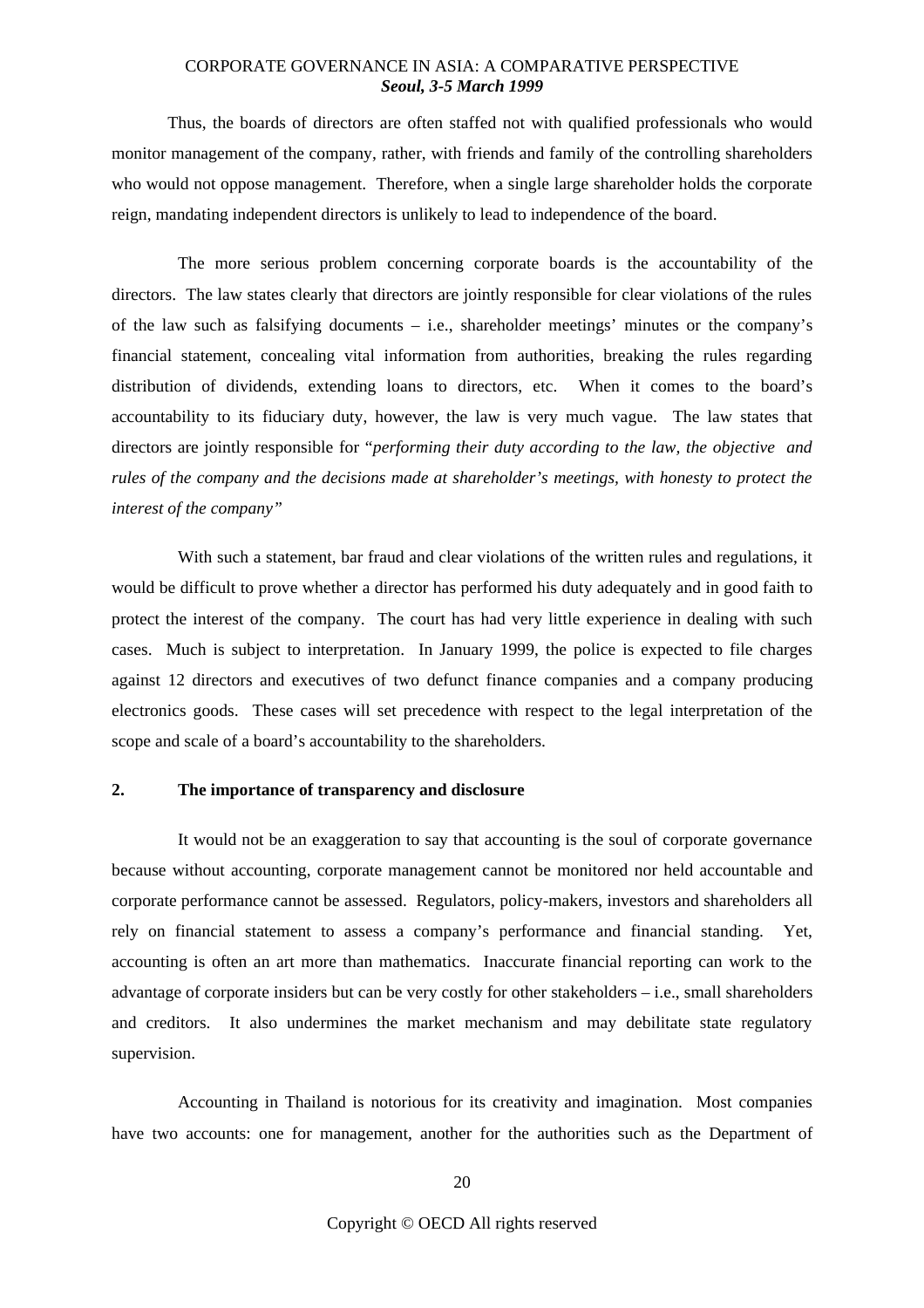Revenue or the Stock Exchange Commission. Unlisted companies may have three versions: one for the owner, another for the business partner, and a third one for the taxman. Poor accounting standard can be attributed to insufficient regulatory supervision and mild penalties in case of negligence or violations.

The major weakness in Thai accounting lies in the valuation method. Valuation of assets is a serious flaw in the Thai accounting process. Unclear rules pertaining to the methods by which assets can be valued represent a large loophole through which accountant can manipulate the numbers to make financial reports look good. For example, many financial institutions revalued their assets so that they remain solvent accounting-wise in order to avoid intervention from the Bank of Thailand. A public utility that failed to convince the Cabinet that a price increase is required, revalue their assets so as to inflate depreciation and hence, cost. Thus, without clear rules and regulations regarding valuation of assets, insiders will always be able to "window-dress" their income statement and financial accounts.

Auditing is not any better. Auditors are known to close accounts for their customers. The profession suffered further damage to its already tarnished reputation when the SET temporary withdrew its certification of profession of two well-known auditors from two reputable auditing companies  $-$  one Thai, the other foreign. While such a penalty itself may not be severe<sup>3</sup>, the social sanction proved much more caustic.

Auditing, like credit rating, suffers from potential conflict-of-interest. Auditors often develop a good business relationship with the company and thus, unwilling to report potentially damaging oddities.

To promote an arms-length relationship between auditors and the companies which they audit, it has been proposed that there be a pool of certified auditors. Each year, the regulator would allocate several auditors to a company through a lottery. A company can choose among the allotted auditors only. But such a scheme requires a relative large pool of qualified auditors, which is not currently available. Nevertheless, it is an idea worth thinking about.

While clearer valuation rules and stiffer penalties for professional negligence are required to help elevate the existing accounting and auditing standard, in the medium term, self-regulation can also provide solutions to the problem of audits. Many businesses adopt voluntary external auditing by reputable institutes to enhance the transparency of their corporate governance. In many countries,

<sup>&</sup>lt;sup>3</sup>The revised auditing law, currently scrutinized by the parliament, imposes harsher penalties.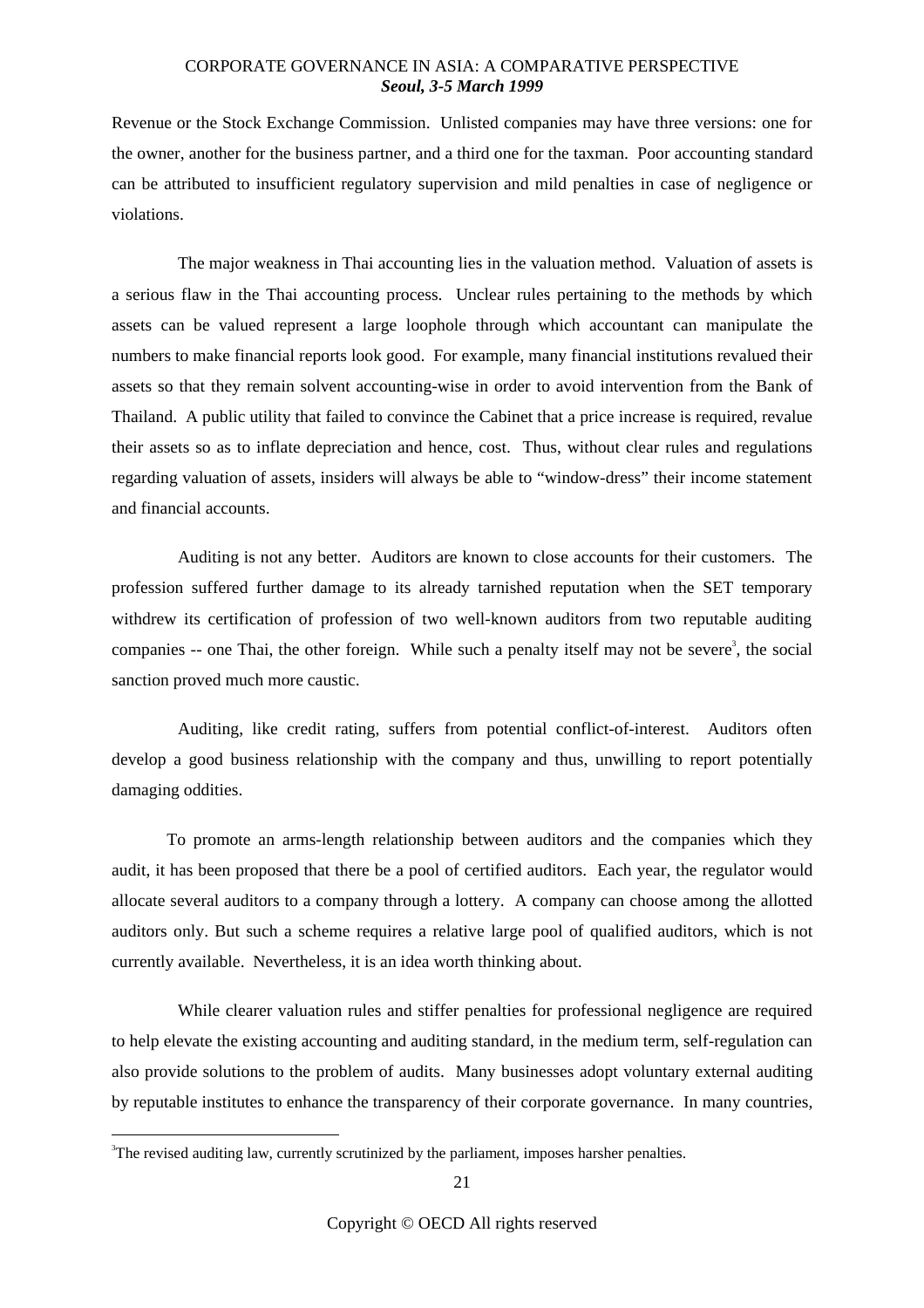the Association of Accountants or Auditors plays an important role in establishing an industry-wide accounting standard to which members must comply.

But self-regulation is not born out of ethics, rather economics. That is, a company will self regulate only if it pays to do so. American companies establish and advertise their corporate codeof-conduct because multi-billion institutional investors such as the California Public Employee Retirement System (CalPERS), set a corporate governance standard for companies in which it will invest. American credit-rating agencies also rate a company's corporate governance. Therefore, for self-regulation to realize, investors will have to demand it. Again, this crisis certainly made investors much more cautious about where they choose to put their money.

#### **3. The role of institutional investors**

As discussed above, small shareholders cannot expect to rely on the board of director to help monitor management when directors are appointed by a single controlling shareholder. An alternative would be to invest in mutual funds and have the fund manager watch over the portfolio for you. Similarly, bank deposits, insurance plans and pension plans can also be seen as an individual's indirect investment in corporate equity share. The only difference is that the individual is guaranteed a fixed return, while the financial intermediaries bear the investment risk. With their pool of resources and the size of their investment funds, institutional investors are perceived to be the ideal candidate to perform the corporate-monitoring role.

Countries with relative good corporate governance often have large institutional investors such as commercial banks in Germany<sup>4</sup>, mutual funds in the US, or pension funds in the UK. The promotion of institutional investors in the case of Thailand should be made with much caution for two reasons.

First, institutional investors themselves do not have good corporate governance. After all, is it not because of the reckless lending by financial institutes that we are where we are today? How can then one expect to rely on these institutes to raise the standard of our corporate governance?

On this particular issue, one cannot help but wonder why commercial banks or finance and securities companies -- as creditors -- were not more involved in monitoring the companies to which they lend extensively as most housebanks such as those in Germany and Japan often do. This may be due to two reasons. First, a large part of the loans extended by commercial banks was secured

<sup>&</sup>lt;sup>4</sup>German banks exercise corporate control through custodianship of shares deposited therewith.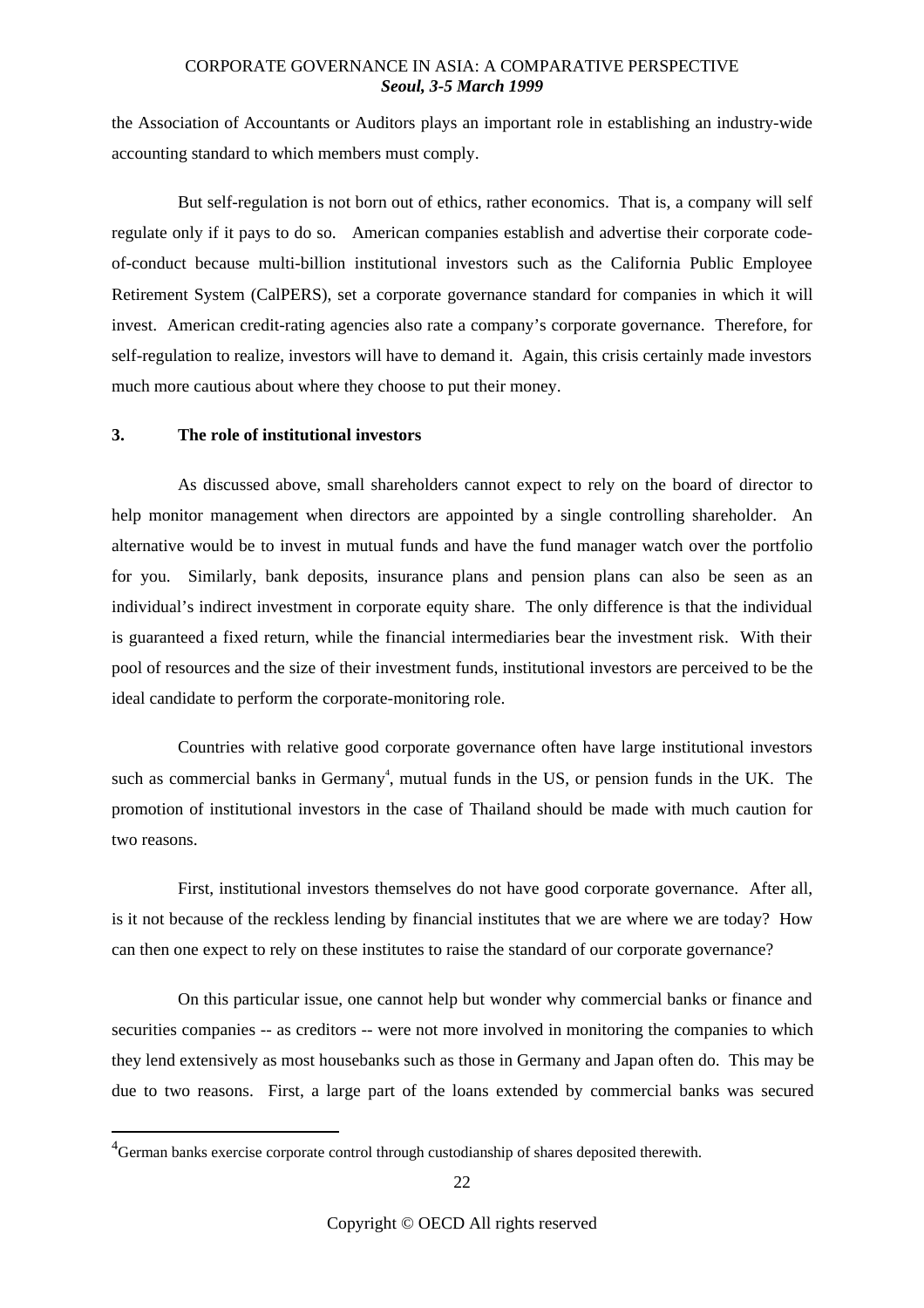through personal connections. Thai banks rarely scrutinize the feasibility of the projects; rather they rely on personal relationship or reputation of the owner or the company. That is why most banks' loans are either unsecured or secured only by personal guarantees. Second, lending was extremely competitive. Everyone was willing to handout credits. Thus, if a bank imposed too many conditions on loans, a company could simply take its business elsewhere. During euphoria, prudence seemed unnecessarily costly. With insufficient regulatory supervision and inadequate internal control, there was a race to the bottom in terms of quality of loans extended. Reckless lending was contagious.

The second reason why institutional investors are a suspect is that they often have vested interest in the companies in which they invest. In June 1998, the Stock Exchange Commission temporarily withdrew professional licenses from four executives of the oldest mutual fund in Thailand. Two charges were laid: one for investing with "conflict-of-interest", and the other, imprudent investment.

To conclude, unless the corporate governance of financial institutions and other institutional investors markedly improves, one cannot pin much hope on either the board of directors or institutional investors in promoting the interest of small shareholders. After a lengthy analysis, we are back to square one. After all, in the immediate term, shareholders may have to take greater efforts in monitoring the corporations themselves.

In order to encourage shareholders to become more involved in a company's management, long-term equity holding will have to be promoted. This includes the introduction of corporate debentures and corporate bonds. Because the government had experienced continual fiscal surplus for almost a decade before the crisis, the bond market is still very much underdeveloped in Thailand. Now that the government has come to rely heavily on debt issues to raise required funds to rehabilitate and stimulate the economy, there are great potentials for the development of such a market.

## **Part IV: Conclusions**

Thai companies, traditionally family-run, have yet to adapt themselves to the new corporate environment. While absolute control may no doubt lend much flexibility and adaptability to a family business, for a listed company, however, such control runs against the basic concept of accountability, equity and transparency, the three pillars of good corporate governance.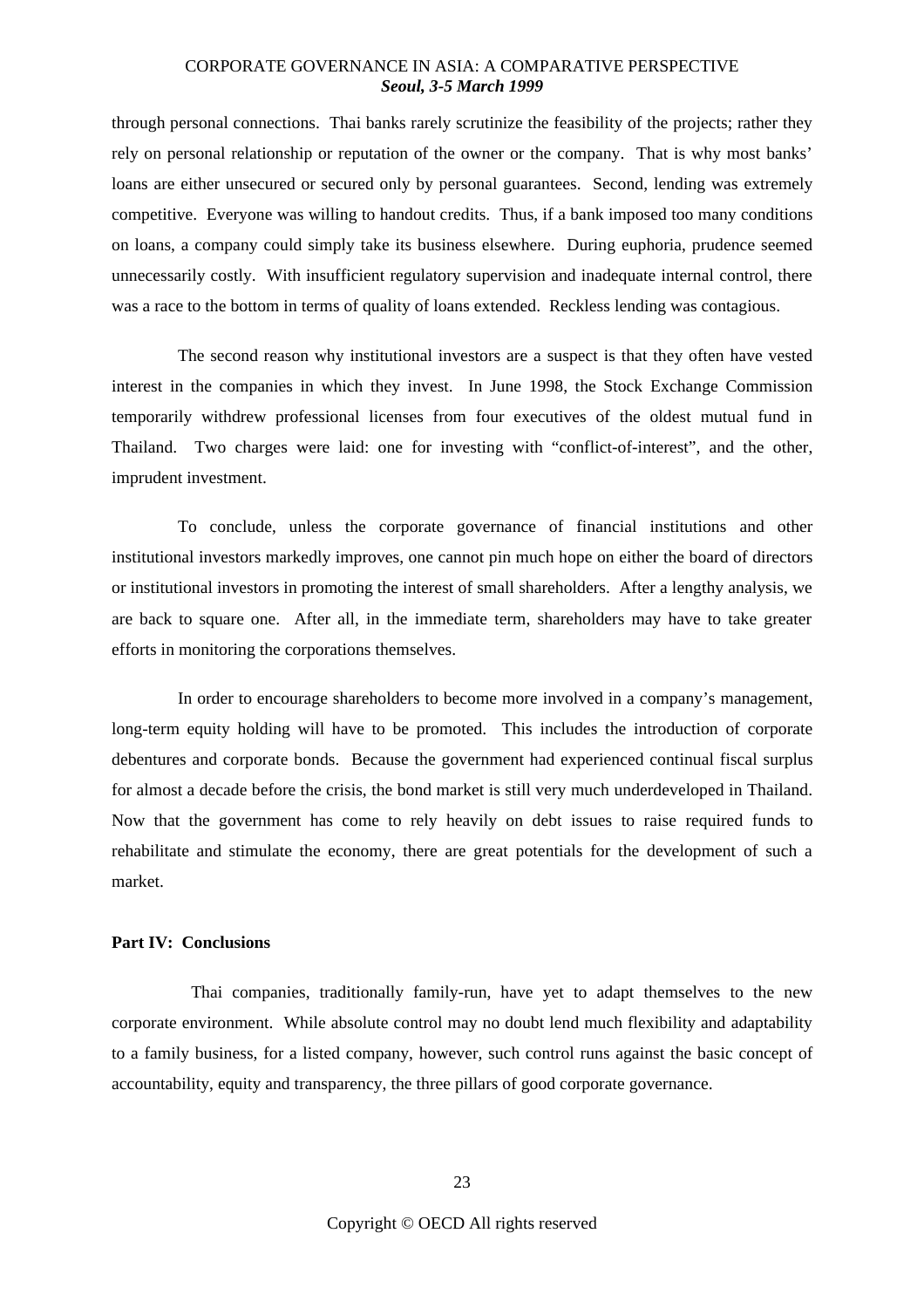The path towards building up good corporate governance is arduous. The crisis has exposed the inherent weaknesses in the governance of our corporate sector, but gives no clear directions to where we should proceed. Lessons from developed countries do help but the policy prescriptions are of limited applicability as they are built on a different set of assumptions regarding the institutional and legal framework, the underlying corporate ownership and control structure and the local culture.

At the heart of any good governance is information. Without adequate and accurate data, we cannot penetrate the corporate veil. Thus, accounting should be the very first target for reform. Much of the literature in this area advocates self-regulation. As mentioned earlier, one must realize that good or bad accounting is not a question of ethics, but economics. Gresham's Law of bad money chasing out good money accurately describes bad accounting chasing out good accounting. If your competitor can get away with manipulating or even falsifying financial report to make the company looks better than it actually is, then why should you submit a veritable report that may make your company looks worse than your competitor's? Thus, bad accounting *must* be penalized so that good accounting pays. Regulatory supervision must be strengthened and penalties made much harsher for professional liability.

Once good accounting is in tact, abusive behavior by insiders will be much more easily detected. The next step would be to ensure that abusers are held responsible for their misconduct. At this point, Insider trading Law, Public Company Law and Money Laundering Law must be strengthened to deter undesirable corporate misconduct. The efficiency of the judiciary process is also of utmost importance. Cumbersome court procedures can certainly undermine law enforcement as is the case in Thailand.

Indeed, there are myriads of other measures to promote good corporate governance such as board's independence, rights of the shareholders, development of long-term equity market, etc. These are also important but secondary to the ones mentioned above. If we get our accounting right and are able to take legal actions against abusive behaviour by corporate insiders, we believe that bad corporate governance will no longer pay.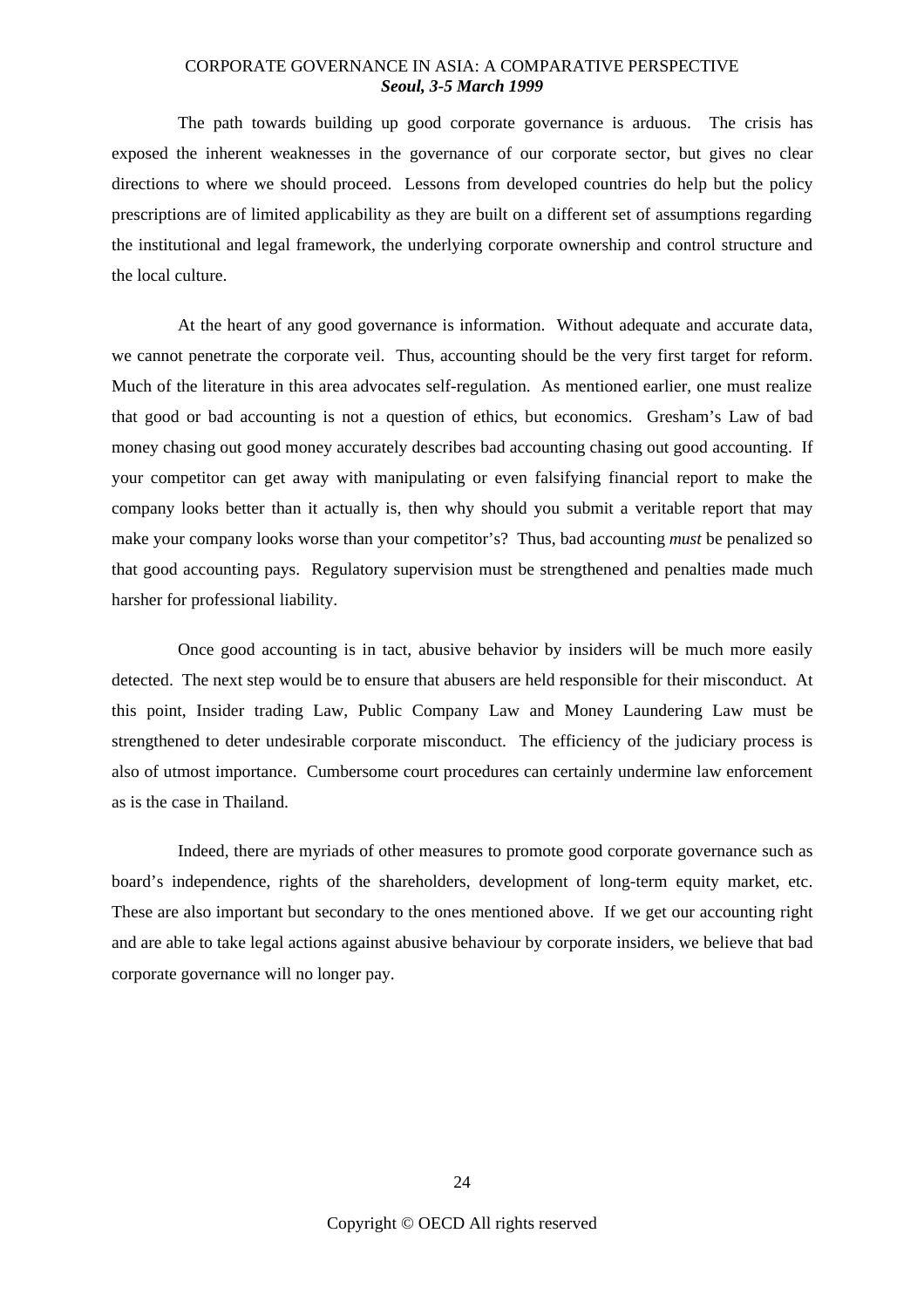## **Bibliography**

CalPERS (1997), Corporate Governance Market Principles, France, www.calpers.ca.gov/invest/corpgov/cgfrance,htm

CalPERS (1997), Corporate Governance Market Principles, The United Kingdom, www.calpers.ca.gov/invest/corpgov/cgfrance.htm

Claessens, Stijn, Djankov, Simeon, Fan, Joseph, Lang, Larry (1998)\*, Who Controls East Asian Corporations ?, The World Bank

Claessens, Stijn, Djankov, Simeon, Fan, Joseph, Lang, Larry (1998), Ownership Structure and Corporate Performance in East Asia, The World Bank

Davis Global Advisor (1998), Corporate Governance 1998: An International Comparison, Newton, MA. United States

Fukao, Mitsuhiro (1995), Financial Integration, Corporate Governance, and the Performance of Multinational Companies, Brookings Institution, Washington D.C., The United States

IMD, The World Competitiveness Yearbook 1998, Lausanne, Switzerland.

Jensen, Michael (1986), "Agency Cost of Free Cashflow, Corporate Finance and Takeovers", *American Economic Review*, 76.

Johnson, W. Bruce, Magee Robert, Nagarajan, Nandu, and Newman Harry (1985), "An Analysis of the Stock Price Reaction to Sudden Executive Deaths: Implications for the Management Labor Market", *Journal of Accounting & Economics,* 7

Lanoo, Karel (1996), Future Directions of Corporate Governance in Europe, www.ecu-activities.be/1996\_1/lannoo.htm

La Porta, Rafael, Lopez-de-Silanes, Schleifer, Andrei and Vishny, Robert (1998*),* "Legal Determinats of External Finance", *Journal of Political Economy*, forthcoming.

La Porta, Rafael, Lopez-de-Silanes, Schleifer, Andrei (1998*),* "Corporate Ownership Around the World ", *NBER Working Paper Series 6625*, National Bureau of Economic Research, Washington D.D., the United States

Lewellen, Wilbur, Loderer, Claudio and Rosenfeld, Ahron (1985), "Mergers Decisions and Executive Stock Ownership in Acquiring Firms", *Journal of Accounting and Economics*, 7.

OECD (1998) , Corporate Governance: Improving Competitiveness and Access to Capital in Global Markets, OECD Publications, Paris, France.

Pedro, Alba, Claessens Stijn and Djankov, Simeon (1998), Thailand's Corperate Financing and Governance Structures: Imapct on Firm's Competitiveness, paper presented at Conference on Thailand's Dynamic Economic Recovery and Competitiveness, 20-21 May, 1998, Bangkok, Thailand.

Copyright © OECD All rights reserved